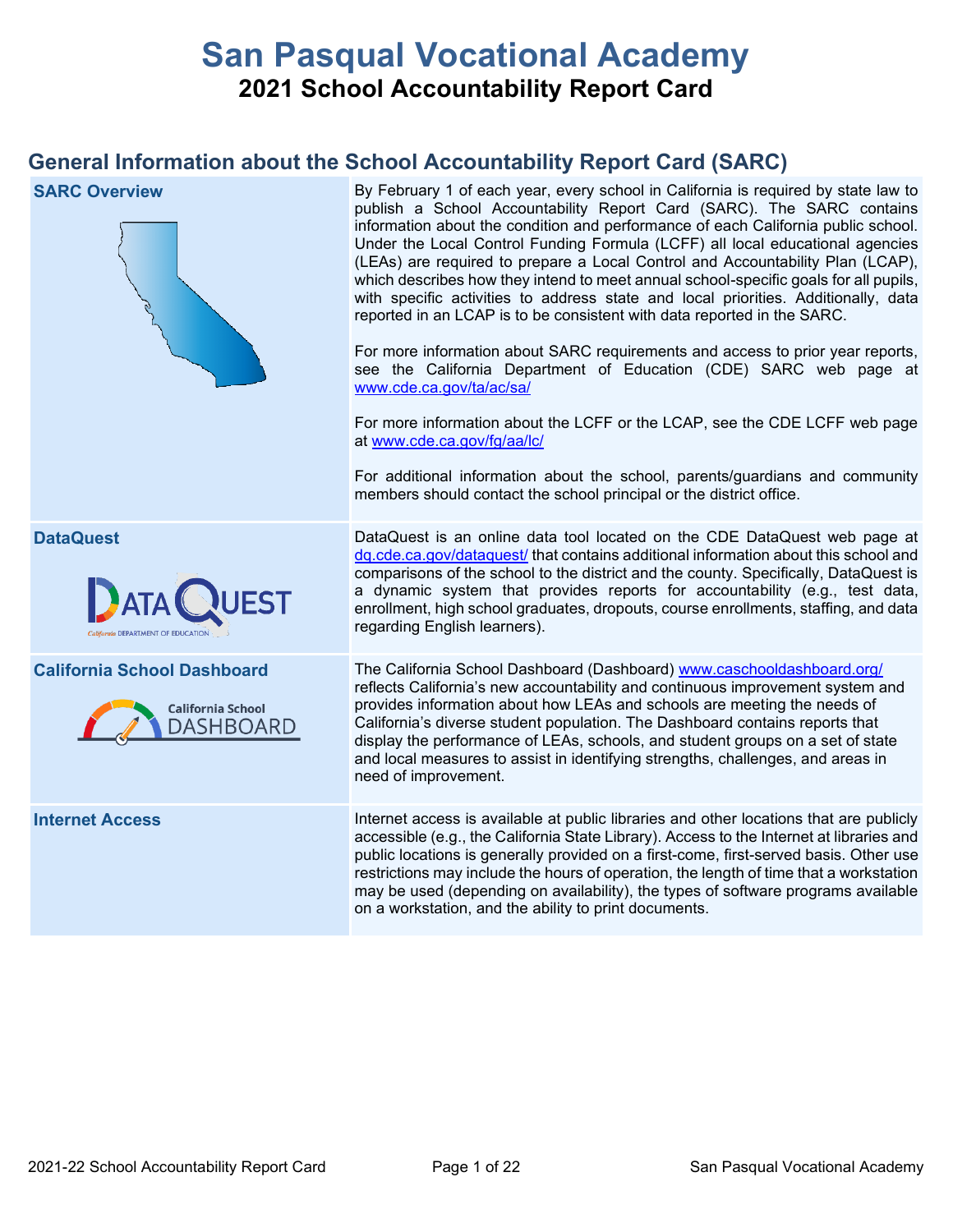### **2021-22 School Contact Information**

| AVAT AA OCHOOL OOHIGOL IIIIOHIIGHOIL     |                                |  |  |
|------------------------------------------|--------------------------------|--|--|
| <b>School Name</b>                       | San Pasqual Vocational Academy |  |  |
| <b>Street</b>                            | 676 Baseline Road              |  |  |
| City, State, Zip                         | Winterhaven, CA                |  |  |
| <b>Phone Number</b>                      | (760) 572-0222                 |  |  |
| <b>Principal</b>                         | Mary Kay Monson                |  |  |
| <b>Email Address</b>                     | mkmonson@spvusd.org            |  |  |
| <b>School Website</b>                    |                                |  |  |
| <b>County-District-School (CDS) Code</b> | 13632140120881                 |  |  |

| 2021-22 District Contact Information |                                            |  |  |
|--------------------------------------|--------------------------------------------|--|--|
| <b>District Name</b>                 | San Pasqual Valley Unified School District |  |  |
| <b>Phone Number</b>                  | (760) 572-0222                             |  |  |
| Superintendent                       | Rauna Fox                                  |  |  |
| <b>Email Address</b>                 | rfox@spvusd.org                            |  |  |
| <b>District Website Address</b>      | www.spvusd.org                             |  |  |

#### **2021-22 School Overview**

#### Mission

The mission of the San Pasqual Valley Community Day School (CDS) is to provide an alternative pathway of instruction for SPV middle (SPVMS) and high school (SPVHS) students who are struggling to meet the behavioral and academic expectations of our school district. Our focus is on teaching the whole student, and we work with the staff of SPVMS and SPVHS to provide students with access to coaching and intervention while designing individualized lesson goals and strategies to meet the specific learning needs of our students. All of this while maintaining a community based, family-centered instructional program for students from the San Pasqual Valley School District (SPVUSD) area.

#### Purpose

Legislation enacted in 1995 established the requirement that, at the time an expulsion of a student is ordered, the governing board of the school district shall ensure that an education program is provided to the student during the expulsion period. The same legislation authorized school districts to establish community day schools (CDS) to serve these, and other at-risk/atpromise students. Subsequent legislation, in 1998, extended the authorization to also allow county offices of education to establish community day schools.

#### Students Served

CDS serves: expelled students, students referred by a School Attendance Review Board (SARB) or probation, and other highrisk youth, referred through a district-level process, who need a separate setting that is better matched to their academic, social, and emotional development needs than what can be provided in a traditional school setting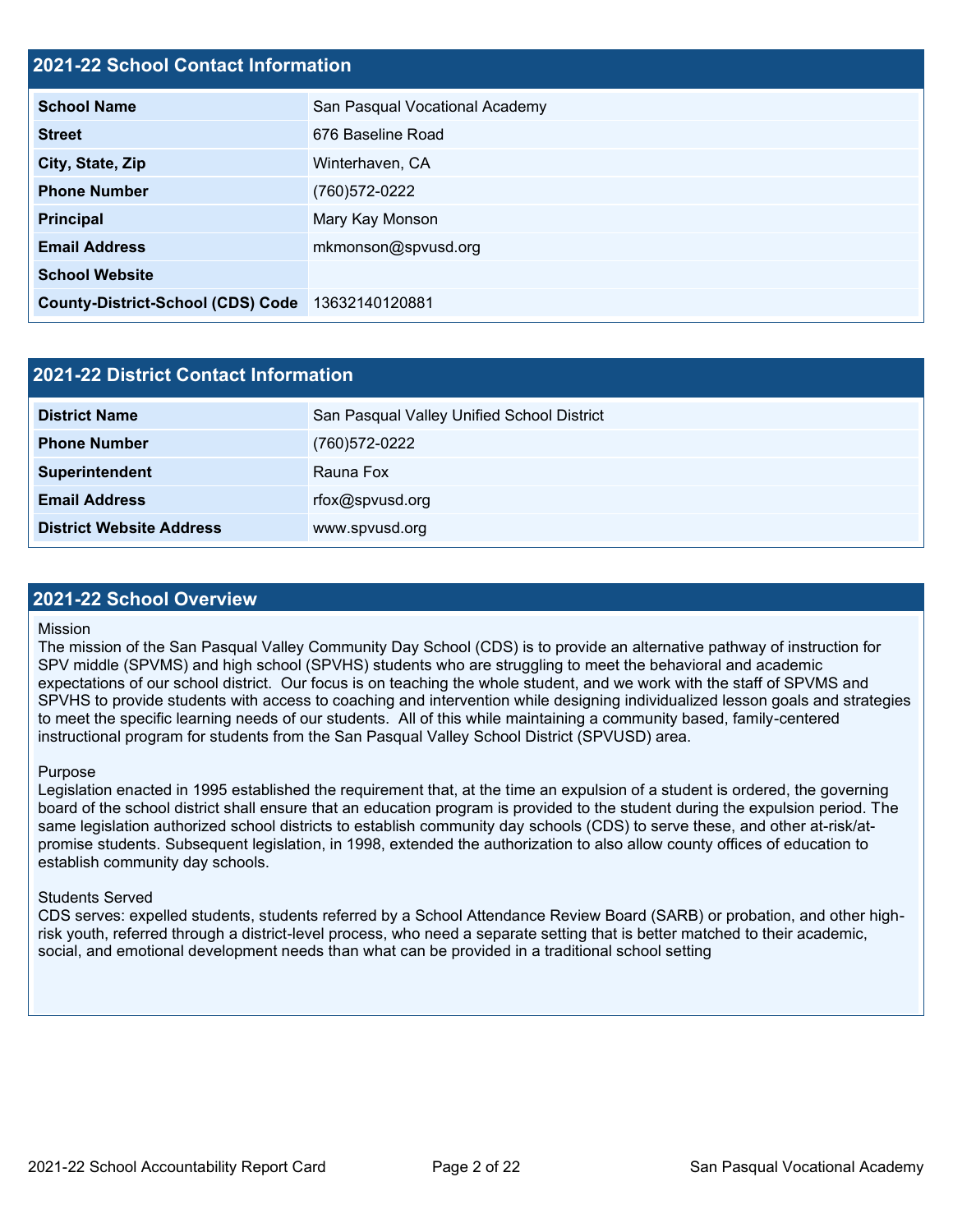## **About this School**

| 2020-21 Student Enrollment by Grade Level |                           |  |  |  |
|-------------------------------------------|---------------------------|--|--|--|
| <b>Grade Level</b>                        | <b>Number of Students</b> |  |  |  |
| <b>Grade 7</b>                            | 3                         |  |  |  |
| Grade 8                                   | 3                         |  |  |  |
| <b>Total Enrollment</b>                   | 6                         |  |  |  |

### **2020-21 Student Enrollment by Student Group**

| <b>Student Group</b>                   | <b>Percent of Total Enrollment</b> |
|----------------------------------------|------------------------------------|
| American Indian or Alaska Native       | 66.7                               |
| <b>Hispanic or Latino</b>              | 16.7                               |
| <b>Two or More Races</b>               | 16.7                               |
| <b>Homeless</b>                        | 16.7                               |
| <b>Socioeconomically Disadvantaged</b> | 66.7                               |

## **A. Conditions of Learning State Priority: Basic**

The SARC provides the following information relevant to the State priority: Basic (Priority 1):

- Degree to which teachers are appropriately assigned and fully credentialed in the subject area and for the pupils they are teaching;
- Pupils have access to standards-aligned instructional materials; and
- School facilities are maintained in good repair

Note: For more information refer to the Updated Teacher Equity Definitions web page at<https://www.cde.ca.gov/pd/ee/teacherequitydefinitions.asp>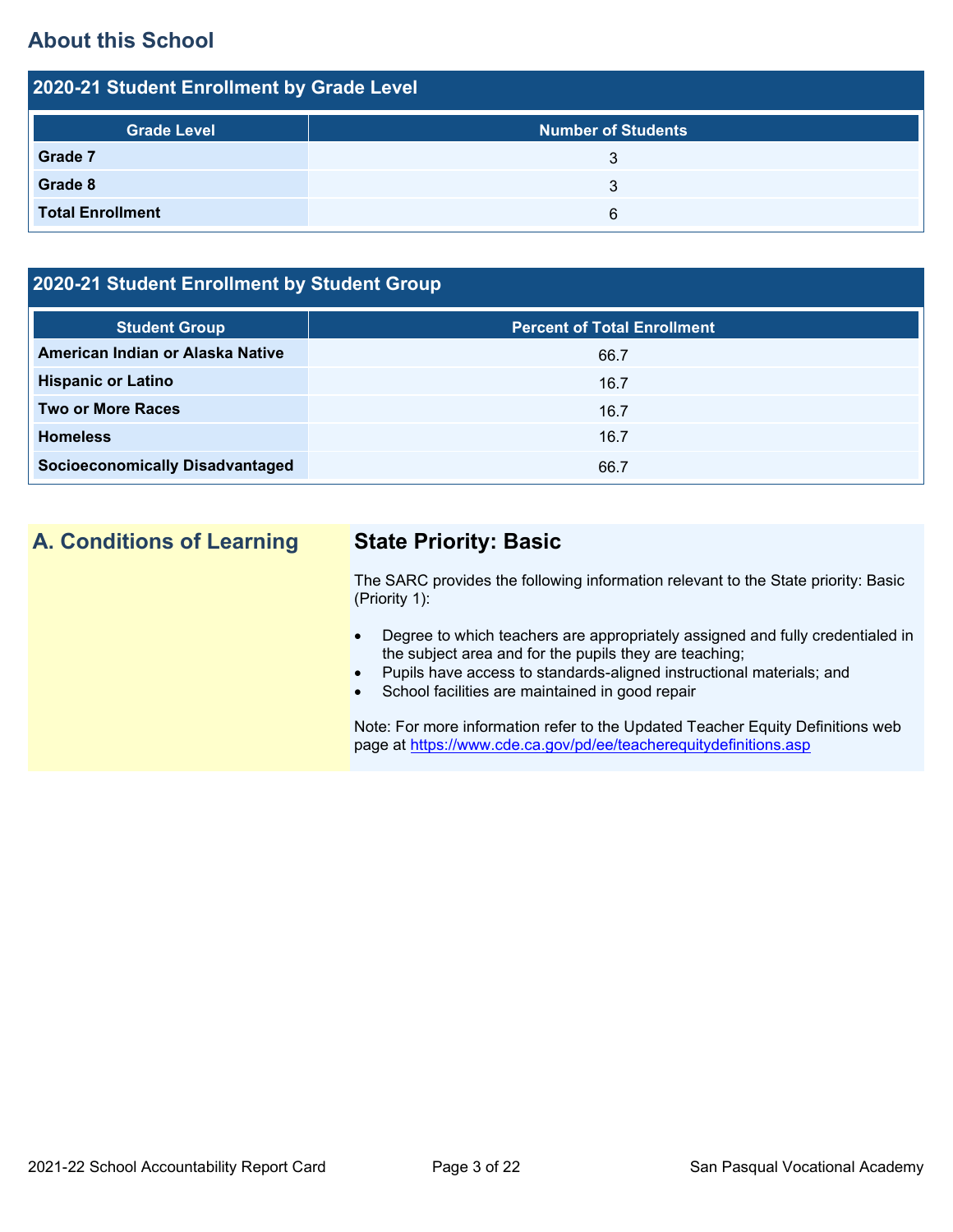| <b>2019-20 Teacher Preparation and Placement</b>                                                |         |  |  |  |
|-------------------------------------------------------------------------------------------------|---------|--|--|--|
| <b>Authorization/Assignment</b>                                                                 | 2019-20 |  |  |  |
| Fully (Preliminary or Clear) Credentialed for Subject and Student Placement (properly assigned) |         |  |  |  |
| <b>Intern Credential Holders Properly Assigned</b>                                              |         |  |  |  |
| Teachers Without Credentials and Misassignments ("ineffective" under ESSA)                      |         |  |  |  |
| Credentialed Teachers Assigned Out-of-Field ("out-of-field" under ESSA)                         |         |  |  |  |
| <b>Unknown</b>                                                                                  |         |  |  |  |
| <b>Total Teaching Positions</b>                                                                 |         |  |  |  |

Note: The data in this table is based on Full Time Equivalent (FTE) status. One FTE equals one staff member working full time; one FTE could also represent two staff members who each work 50 percent of full time. Additionally, an assignment is defined as a position that an educator is assigned to based on setting, subject, and grade level. An authorization is defined as the services that an educator is authorized to provide to students.

## **2019-20 Teachers Without Credentials and Misassignments (considered "ineffective" under ESSA) Authorization/Assignment 2019-20 Permits and Waivers Misassignments Vacant Positions Total Teachers Without Credentials and Misassignments**

| 2019-20 Credentialed Teachers Assigned Out-of-Field (considered "out-of-field" under ESSA) |         |  |  |  |
|--------------------------------------------------------------------------------------------|---------|--|--|--|
| <b>Indicator</b>                                                                           | 2019-20 |  |  |  |
| Credentialed Teachers Authorized on a Permit or Waiver                                     |         |  |  |  |
| <b>Local Assignment Options</b>                                                            |         |  |  |  |
| <b>Total Out-of-Field Teachers</b>                                                         |         |  |  |  |

| 2019-20 Class Assignments                                                                                                                           |         |
|-----------------------------------------------------------------------------------------------------------------------------------------------------|---------|
| <b>Indicator</b>                                                                                                                                    | 2019-20 |
| <b>Misassignments for English Learners</b><br>(a percentage of all the classes with English learners taught by teachers that are misassigned)       |         |
| No credential, permit or authorization to teach<br>(a percentage of all the classes taught by teachers with no record of an authorization to teach) |         |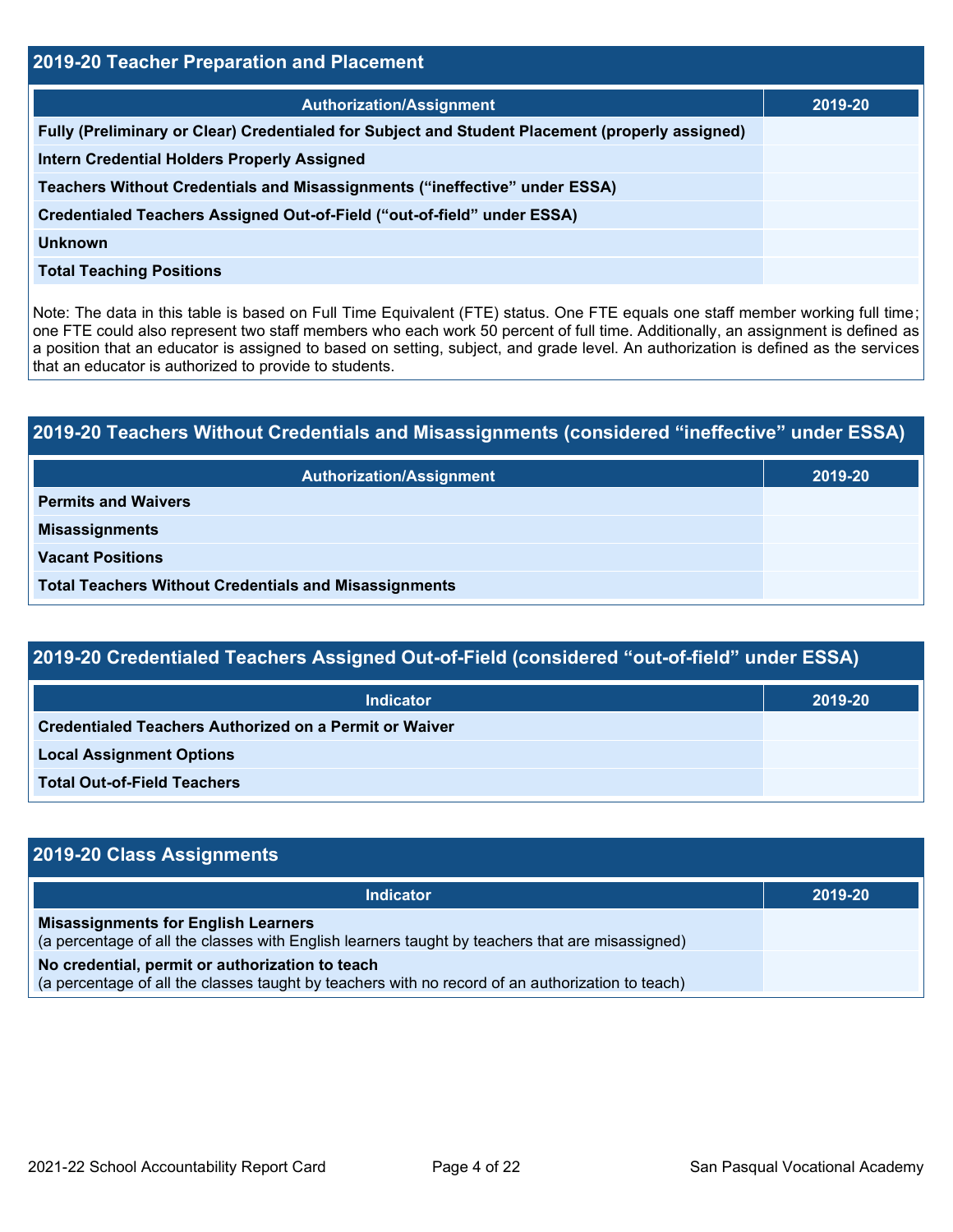#### **2021-22 Quality, Currency, Availability of Textbooks and Other Instructional Materials**

San Pasqual Valley Unified School District sets a high priority upon ensuring that sufficient and current textbooks and materials are available to support the school's instructional program and provides students with their own textbooks. San Pasqual Valley Unified School District held a Public Hearing on September 22, 2020, and determined that each school within the district had sufficient and good quality textbooks, instructional materials, or science lab equipment, pursuant to the settlement of Williams vs. the State of California. All students, including English learner students, are provided their own individual standards-aligned instructional materials in core subjects for use in the classroom and to take home.

All textbooks and instructional materials used within the district are aligned with the California State Content Standards and Frameworks and have been selected from the state's most recent list of standards-based materials.

San Pasqual Valley Unified School District follows the California Department of Education Instructional Materials adoption cycle to ensure that instructional materials are relevant and up-to-date. Selection criteria are based on state and district standards, reviewed per the state list, and recommendations made to the Board of Trustees for final adoption. The selection process is uniform district-wide in order to assure continuity and consistency throughout the instructional program. The table displays information collected in September about the quality, currency, and availability of the standards-aligned textbooks and other instructional materials used at the school.

In the Fall of 2020, the middle school and CDS adopted Discovery Education/Experience as the new history-Social Science Curriculum.

| Year and month in which the data were collected | 1/12/21 |
|-------------------------------------------------|---------|
|                                                 |         |

| <b>Subject</b>                | Textbooks and Other Instructional Materials/year of<br><b>Adoption</b> | <b>From</b><br><b>Most</b><br><b>Recent</b><br><b>Adoption</b> | <b>Percent</b><br><b>Students</b><br><b>Lacking Own</b><br><b>Assigned</b><br>Copy |
|-------------------------------|------------------------------------------------------------------------|----------------------------------------------------------------|------------------------------------------------------------------------------------|
| <b>Reading/Language Arts</b>  | Houghton Mifflin Harcourt Collections 6-8,<br>Adopted 2017             | <b>Yes</b>                                                     | $0\%$                                                                              |
| <b>Mathematics</b>            | Houghton Mifflin Harcourt Go Math!<br>Adopted 2014                     | <b>Yes</b>                                                     | $0\%$                                                                              |
| <b>Science</b>                | <b>Amplify Science</b><br>Adopted 2019                                 | Yes                                                            | $0\%$                                                                              |
| <b>History-Social Science</b> | <b>Discovery Education/Experience</b>                                  | <b>Yes</b>                                                     | $0\%$                                                                              |
| <b>Health</b>                 | Choosing the Best Life                                                 | <b>Yes</b>                                                     | $0.0\%$                                                                            |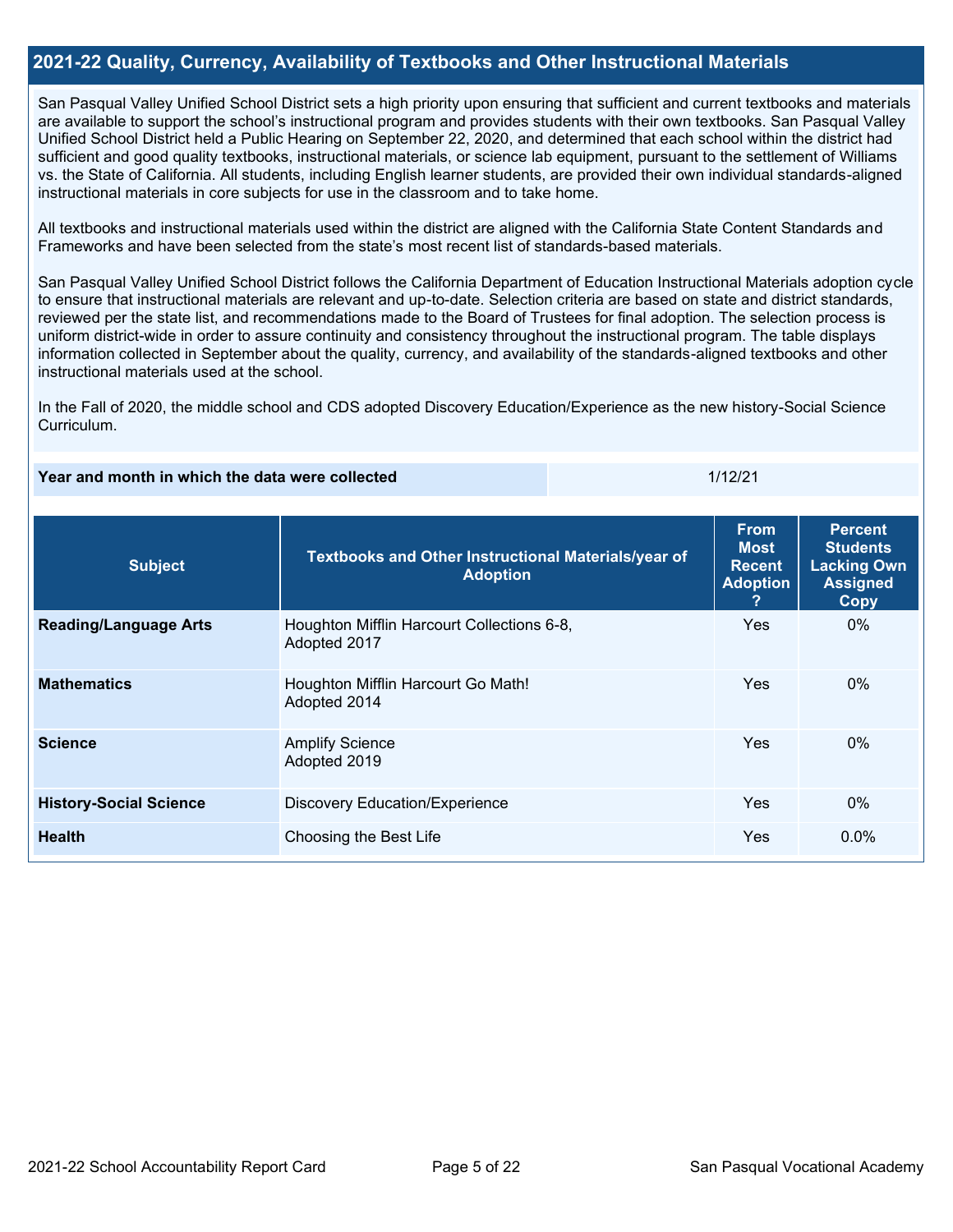#### **School Facility Conditions and Planned Improvements**

The San Pasqual Valley Vocational Academy is housed in a 2880 square foot modular building in the was constructed in 2007. The building is located on the District campus right next store to the Family resource Center that houses Behavioral Health, CHAT Therapy services and Social Services agencies.. The facility strongly supports teaching and learning through its ample classroom and playground space.

#### Maintenance and Repair

Safety concerns are the number one priority of Maintenance and Operations. District maintenance supervisors are proactive and conduct inspections at school sites on a continual basis. Repairs necessary to keep the school in good repair and working order are completed in a timely manner. A work order process is used to ensure efficient service and that emergency repairs are given the highest priority. The district maintenance staff has indicated that 100% of all toilets on school grounds are in working order. The table shows the results of the most recent school facilities inspection.

#### Cleaning Process and Schedule

The district has cleaning standards for all schools in the district. A summary of these standards is available at the school office or at the district office. The site administration team works daily with the custodial staff to develop cleaning schedules to ensure a clean and safe school.

**Year and month of the most recent FIT report** 01/13/22

| <b>System Inspected</b>                                                       | <b>Rate</b><br>Good | Rate<br>Fair | Rate<br>Poor | <b>Repair Needed and Action Taken or Planned</b> |
|-------------------------------------------------------------------------------|---------------------|--------------|--------------|--------------------------------------------------|
| <b>Systems:</b><br>Gas Leaks, Mechanical/HVAC, Sewer                          | X                   |              |              |                                                  |
| Interior:<br><b>Interior Surfaces</b>                                         | X                   |              |              |                                                  |
| <b>Cleanliness:</b><br>Overall Cleanliness, Pest/Vermin Infestation           | X                   |              |              |                                                  |
| <b>Electrical</b>                                                             | X                   |              |              |                                                  |
| <b>Restrooms/Fountains:</b><br>Restrooms, Sinks/ Fountains                    | $\times$            |              |              |                                                  |
| Safety:<br>Fire Safety, Hazardous Materials                                   | X                   |              |              |                                                  |
| <b>Structural:</b><br><b>Structural Damage, Roofs</b>                         | X                   |              |              |                                                  |
| <b>External:</b><br>Playground/School Grounds, Windows/<br>Doors/Gates/Fences | X                   |              |              |                                                  |

| <b>Overall Facility Rate</b> |      |      |      |
|------------------------------|------|------|------|
| <b>Exemplary</b>             | Good | Fair | Poor |
|                              |      |      |      |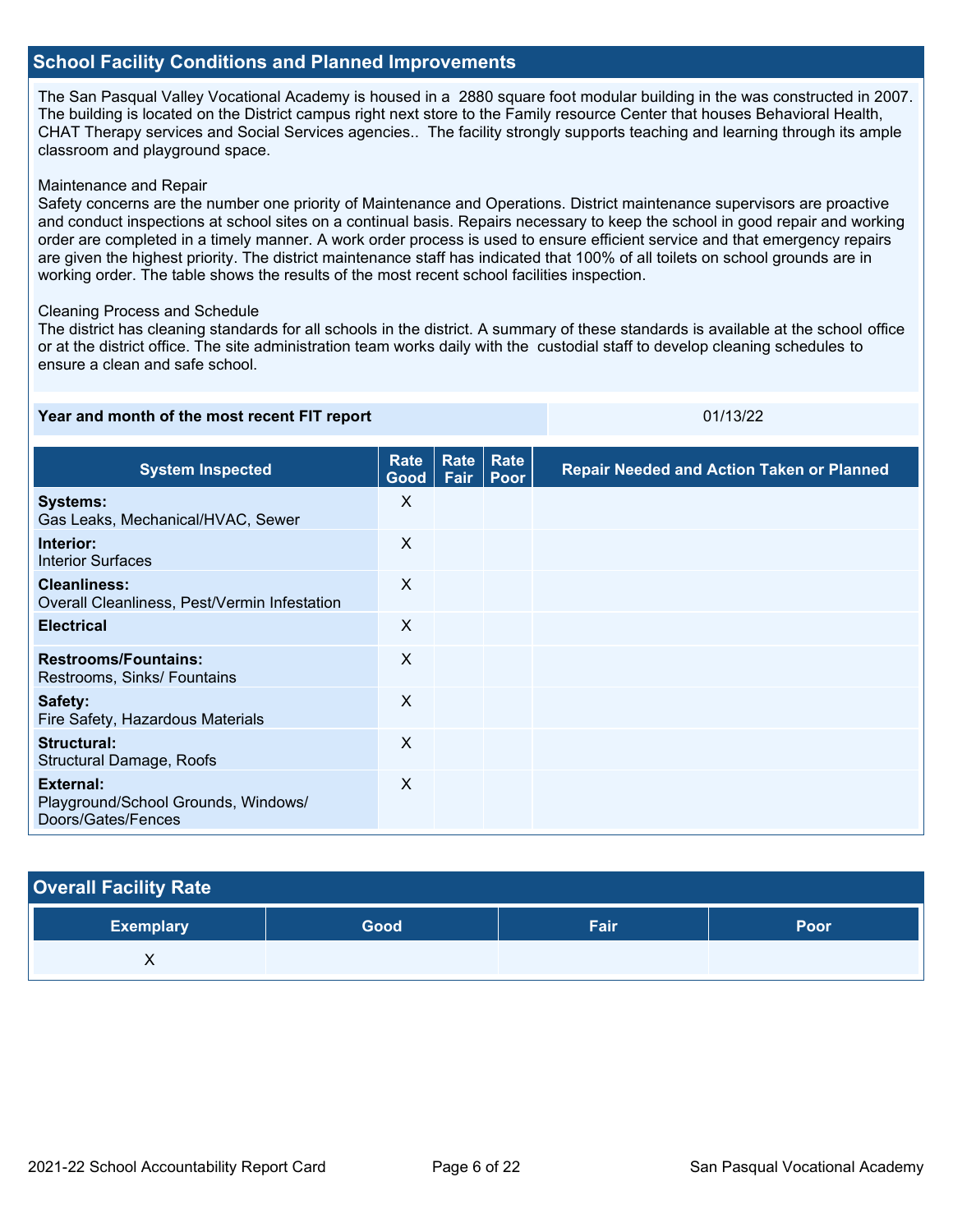## **B. Pupil Outcomes State Priority: Pupil Achievement**

The SARC provides the following information relevant to the State priority: Pupil Achievement (Priority 4):

#### **Statewide Assessments**

(i.e., California Assessment of Student Performance and Progress [CAASPP] System includes the Smarter Balanced Summative Assessments for students in the general education population and the California Alternate Assessments [CAAs] for English language arts/literacy [ELA] and mathematics given in grades three through eight and grade eleven. Only eligible students may participate in the administration of the CAAs. CAAs items are aligned with alternate achievement standards, which are linked with the Common Core State Standards [CCSS] for students with the most significant cognitive disabilities).

The CAASPP System encompasses the following assessments and student participation requirements:

- 1. **Smarter Balanced Summative Assessments and CAAs for ELA** in grades three through eight and grade eleven.
- 2. **Smarter Balanced Summative Assessments and CAAs for mathematics** in grades three through eight and grade eleven.
- 3. **California Science Test (CAST) and CAAs for Science** in grades five, eight, and once in high school (i.e., grade ten, eleven, or twelve).

#### **SARC Reporting in the 2020-2021 School Year Only**

Where the most viable option, LEAs were required to administer the statewide summative assessment in ELA and mathematics. Where a statewide summative assessment was not the most viable option for the LEA (or for one or more gradelevel[s] within the LEA) due to the pandemic, LEAs were allowed to report results from a different assessment that met the criteria established by the State Board of Education (SBE) on March 16, 2021. The assessments were required to be:

- Aligned with CA CCSS for ELA and mathematics;
- Available to students in grades 3 through 8, and grade 11; and
- Uniformly administered across a grade, grade span, school, or district to all eligible students.

#### **Options**

Note that the CAAs could only be administered in-person following health and safety requirements. If it was not viable for the LEA to administer the CAAs in person with health and safety guidelines in place, the LEA was directed to not administer the tests. There were no other assessment options available for the CAAs. Schools administered the Smarter Balanced Summative Assessments for ELA and mathematics, other assessments that meet the SBE criteria, or a combination of both, and they could only choose one of the following:

- Smarter Balanced ELA and mathematics summative assessments;
- Other assessments meeting the SBE criteria; or
- Combination of Smarter Balanced ELA and mathematics summative assessments and other assessments.

The percentage of students who have successfully completed courses that satisfy the requirements for entrance to the University of California and the California State University, or career technical education sequences or programs of study.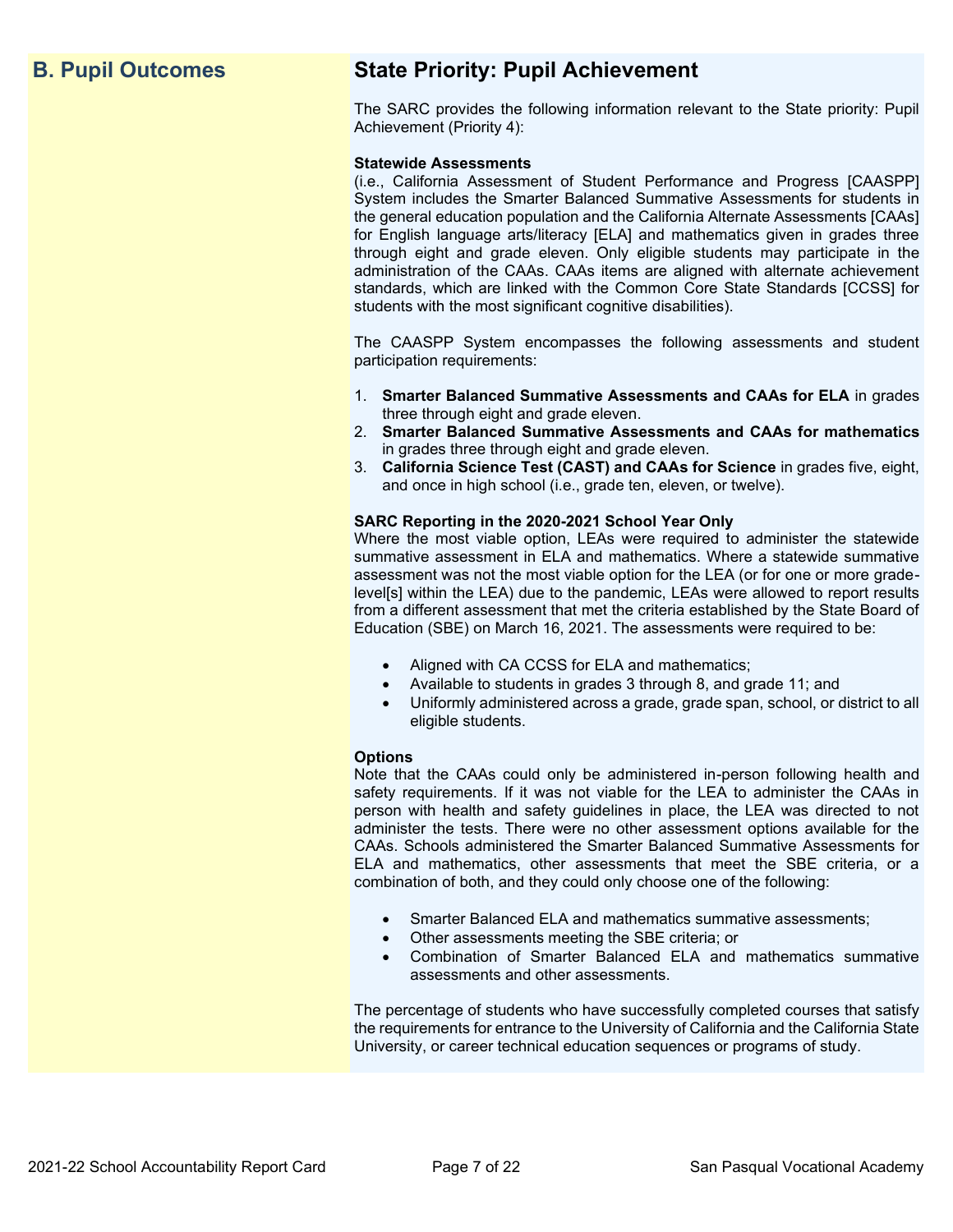#### **Percentage of Students Meeting or Exceeding the State Standard on CAASPP**

This table displays CAASPP test results in ELA and mathematics for all students grades three through eight and grade eleven taking and completing a state-administered assessment.

The 2019-2020 data cells with N/A values indicate that the 2019-2020 data are not available due to the COVID-19 pandemic and resulting summative test suspension. The Executive Order N-30-20 was issued which waived the assessment, accountability, and reporting requirements for the 2019-2020 school year.

The 2020-2021 data cells have N/A values because these data are not comparable to other year data due to the COVID-19 pandemic during the 2020-2021 school year. Where the CAASPP assessments in ELA and/or mathematics is not the most viable option, the LEAs were allowed to administer local assessments. Therefore, the 2020-2021 data between school years for the school, district, state are not an accurate comparison. As such, it is inappropriate to compare results of the 2020-2021 school year to other school years.

| <b>Subject</b>                                                 | <b>School</b><br>2019-20 | <b>School</b><br>2020-21 | District<br>2019-20 | <b>District</b><br>2020-21 | <b>State</b><br>2019-20 | <b>State</b><br>2020-21 |
|----------------------------------------------------------------|--------------------------|--------------------------|---------------------|----------------------------|-------------------------|-------------------------|
| <b>English Language Arts/Literacy</b><br>$(grades 3-8 and 11)$ | N/A                      | N/A                      | N/A                 | N/A                        | N/A                     | N/A                     |
| <b>Mathematics</b><br>$(grades 3-8 and 11)$                    | N/A                      | N/A                      | N/A                 | N/A                        | N/A                     | N/A                     |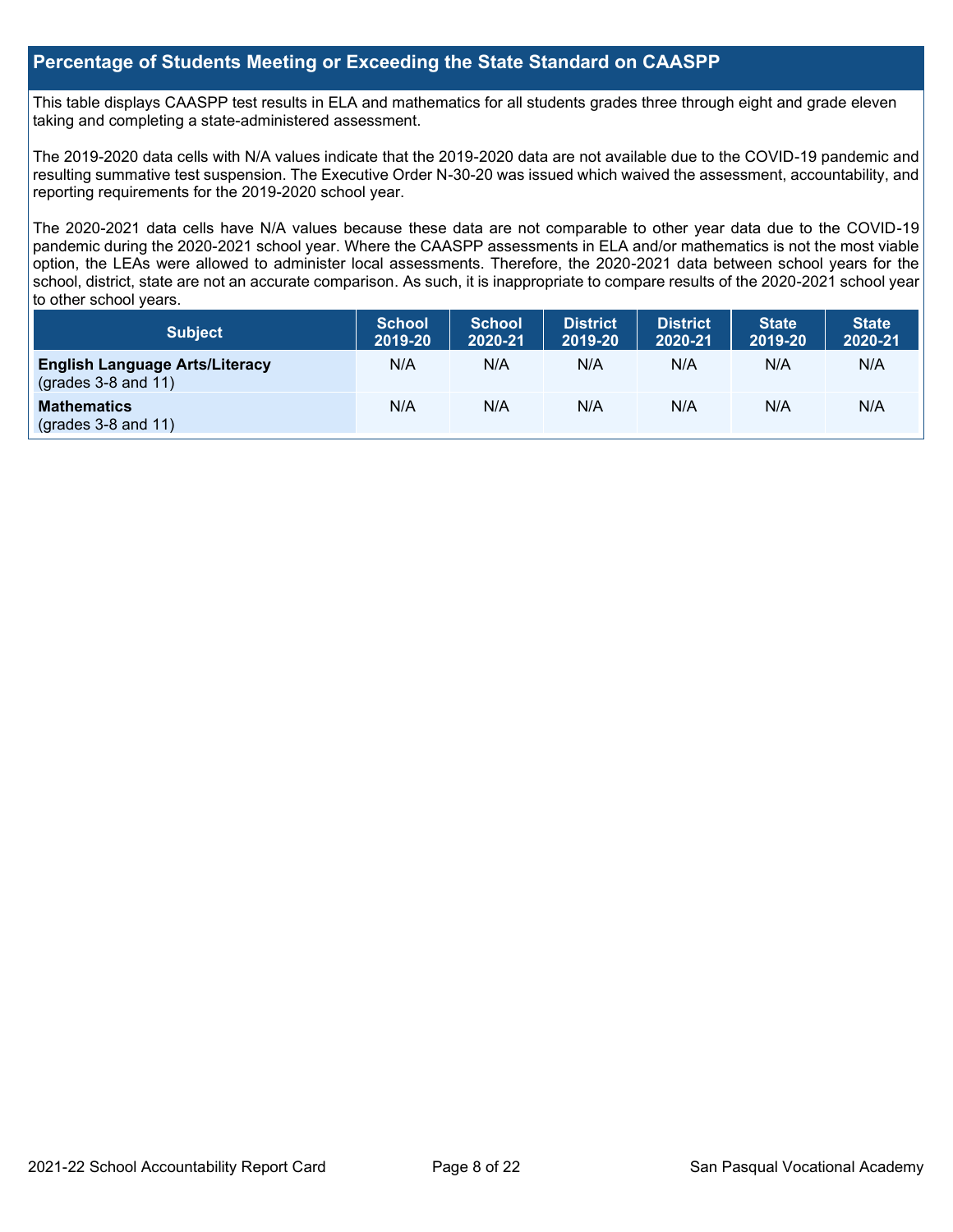### **2020-21 CAASPP Test Results in ELA by Student Group**

This table displays CAASPP test results in ELA by student group for students grades three through eight and grade eleven taking and completing a state-administered assessment. The CDE will populate this table for schools in cases where the school administered the CAASPP assessment. In cases where the school administered a local assessment instead of CAASPP, the CDE will populate this table with "NT" values, meaning this school did not test students using the CAASPP. See the local assessment(s) table for more information.

| <b>CAASPP</b><br><b>Student Groups</b>               | <b>CAASPP</b><br><b>Total</b><br><b>Enrollment</b> | <b>CAASPP</b><br><b>Number</b><br><b>Tested</b> | <b>CAASPP</b><br><b>Percent</b><br><b>Tested</b> | <b>CAASPP</b><br><b>Percent</b><br><b>Not Tested</b> | <b>CAASPP</b><br><b>Percent</b><br><b>Met or</b><br><b>Exceeded</b> |
|------------------------------------------------------|----------------------------------------------------|-------------------------------------------------|--------------------------------------------------|------------------------------------------------------|---------------------------------------------------------------------|
| <b>All Students</b>                                  | $\overline{a}$                                     | <b>NT</b>                                       | <b>NT</b>                                        | <b>NT</b>                                            | <b>NT</b>                                                           |
| <b>Female</b>                                        |                                                    | <b>NT</b>                                       | <b>NT</b>                                        | <b>NT</b>                                            | <b>NT</b>                                                           |
| <b>Male</b>                                          | $-$                                                | <b>NT</b>                                       | <b>NT</b>                                        | <b>NT</b>                                            | <b>NT</b>                                                           |
| American Indian or Alaska Native                     | --                                                 | <b>NT</b>                                       | <b>NT</b>                                        | <b>NT</b>                                            | <b>NT</b>                                                           |
| <b>Asian</b>                                         | $\mathbf{0}$                                       | $\mathbf 0$                                     | $\mathbf{0}$                                     | $\mathbf 0$                                          | 0                                                                   |
| <b>Black or African American</b>                     | $\mathbf{0}$                                       | $\mathbf 0$                                     | $\mathbf{0}$                                     | $\mathbf 0$                                          | 0                                                                   |
| <b>Filipino</b>                                      | $\mathbf 0$                                        | $\mathbf 0$                                     | $\mathbf{0}$                                     | $\overline{0}$                                       | 0                                                                   |
| <b>Hispanic or Latino</b>                            | $\overline{\phantom{a}}$                           | <b>NT</b>                                       | <b>NT</b>                                        | <b>NT</b>                                            | <b>NT</b>                                                           |
| <b>Native Hawaiian or Pacific Islander</b>           | $\Omega$                                           | $\boldsymbol{0}$                                | $\mathbf 0$                                      | $\mathbf 0$                                          | 0                                                                   |
| <b>Two or More Races</b>                             | --                                                 | <b>NT</b>                                       | <b>NT</b>                                        | <b>NT</b>                                            | <b>NT</b>                                                           |
| <b>White</b>                                         | $\mathbf 0$                                        | $\mathbf 0$                                     | $\mathbf{0}$                                     | $\mathbf 0$                                          | 0                                                                   |
| <b>English Learners</b>                              | $\mathbf 0$                                        | $\mathbf 0$                                     | $\mathbf{0}$                                     | $\mathbf 0$                                          | 0                                                                   |
| <b>Foster Youth</b>                                  | $\mathbf 0$                                        | $\mathbf 0$                                     | $\mathbf{0}$                                     | $\mathbf{0}$                                         | $\mathbf{0}$                                                        |
| <b>Homeless</b>                                      | --                                                 | <b>NT</b>                                       | <b>NT</b>                                        | <b>NT</b>                                            | <b>NT</b>                                                           |
| <b>Military</b>                                      | 0                                                  | $\pmb{0}$                                       | $\mathbf 0$                                      | $\mathbf 0$                                          | 0                                                                   |
| <b>Socioeconomically Disadvantaged</b>               | --                                                 | <b>NT</b>                                       | <b>NT</b>                                        | <b>NT</b>                                            | <b>NT</b>                                                           |
| <b>Students Receiving Migrant Education Services</b> | 0                                                  | $\mathbf 0$                                     | $\mathbf 0$                                      | $\overline{0}$                                       | 0                                                                   |
| <b>Students with Disabilities</b>                    | $\overline{a}$                                     | <b>NT</b>                                       | <b>NT</b>                                        | <b>NT</b>                                            | <b>NT</b>                                                           |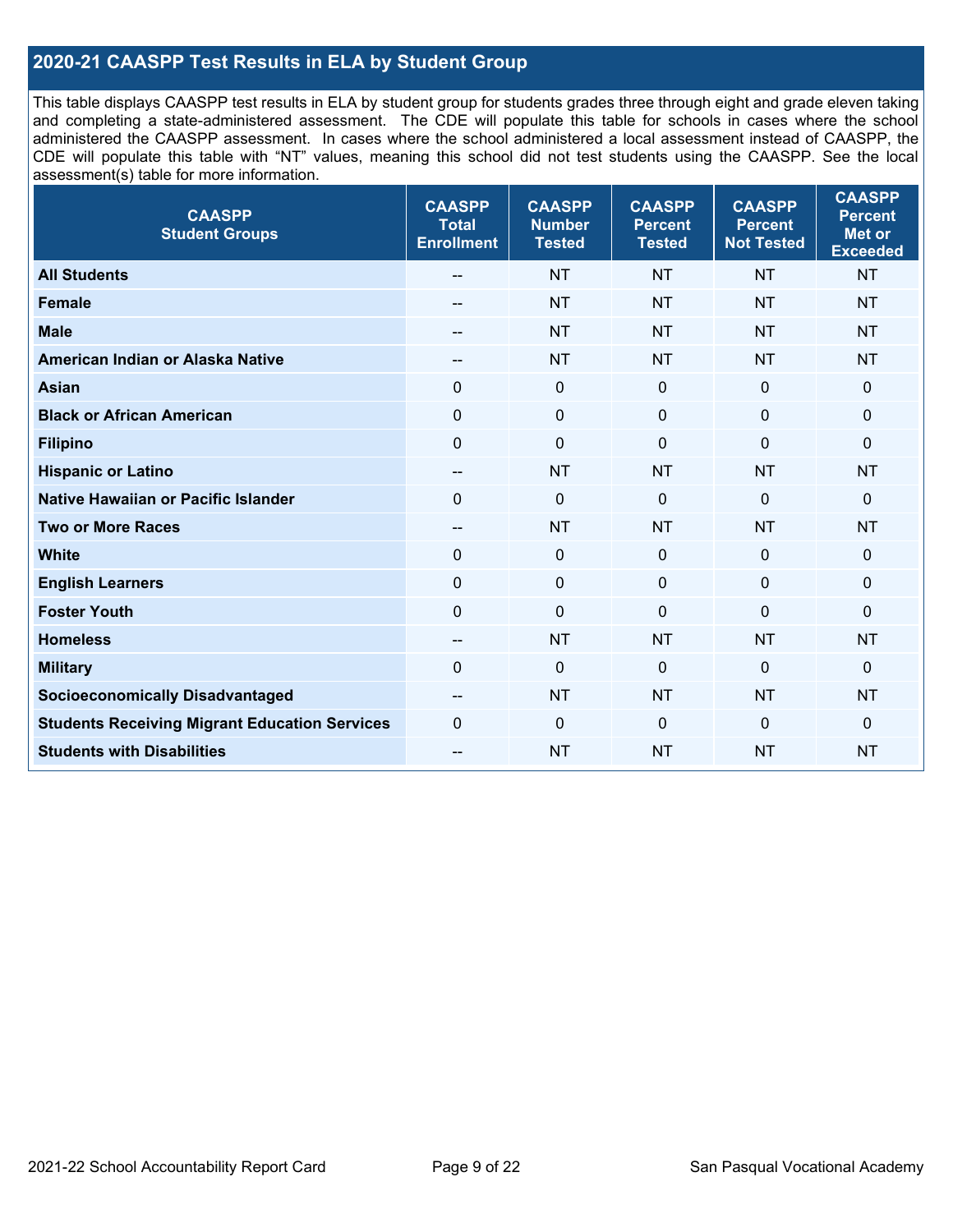#### **2020-21 CAASPP Test Results in Math by Student Group**

This table displays CAASPP test results in Math by student group for students grades three through eight and grade eleven taking and completing a state-administered assessment. The CDE will populate this table for schools in cases where the school administered the CAASPP assessment. In cases where the school administered a local assessment instead of CAASPP, the CDE will populate this table with "NT" values, meaning this school did not test students using the CAASPP. See the local assessment(s) table for more information.

| <b>CAASPP</b><br><b>Student Groups</b>               | <b>CAASPP</b><br><b>Total</b><br><b>Enrollment</b> | <b>CAASPP</b><br><b>Number</b><br><b>Tested</b> | <b>CAASPP</b><br><b>Percent</b><br><b>Tested</b> | <b>CAASPP</b><br><b>Percent</b><br><b>Not Tested</b> | <b>CAASPP</b><br><b>Percent</b><br><b>Met or</b><br><b>Exceeded</b> |
|------------------------------------------------------|----------------------------------------------------|-------------------------------------------------|--------------------------------------------------|------------------------------------------------------|---------------------------------------------------------------------|
| <b>All Students</b>                                  | --                                                 | <b>NT</b>                                       | <b>NT</b>                                        | <b>NT</b>                                            | <b>NT</b>                                                           |
| <b>Female</b>                                        |                                                    | <b>NT</b>                                       | <b>NT</b>                                        | <b>NT</b>                                            | <b>NT</b>                                                           |
| <b>Male</b>                                          | --                                                 | <b>NT</b>                                       | <b>NT</b>                                        | <b>NT</b>                                            | <b>NT</b>                                                           |
| American Indian or Alaska Native                     | --                                                 | <b>NT</b>                                       | <b>NT</b>                                        | <b>NT</b>                                            | <b>NT</b>                                                           |
| <b>Asian</b>                                         | $\mathbf 0$                                        | $\boldsymbol{0}$                                | $\mathbf 0$                                      | $\mathbf 0$                                          | 0                                                                   |
| <b>Black or African American</b>                     | $\mathbf 0$                                        | $\mathbf 0$                                     | $\mathbf{0}$                                     | $\mathbf 0$                                          | 0                                                                   |
| <b>Filipino</b>                                      | $\overline{0}$                                     | $\mathbf 0$                                     | $\mathbf{0}$                                     | $\overline{0}$                                       | $\mathbf 0$                                                         |
| <b>Hispanic or Latino</b>                            | $-$                                                | <b>NT</b>                                       | <b>NT</b>                                        | <b>NT</b>                                            | <b>NT</b>                                                           |
| <b>Native Hawaiian or Pacific Islander</b>           | $\Omega$                                           | $\mathbf 0$                                     | $\mathbf 0$                                      | $\mathbf 0$                                          | 0                                                                   |
| <b>Two or More Races</b>                             | $-$                                                | <b>NT</b>                                       | <b>NT</b>                                        | <b>NT</b>                                            | <b>NT</b>                                                           |
| <b>White</b>                                         | $\mathbf 0$                                        | $\mathbf 0$                                     | $\mathbf{0}$                                     | $\mathbf 0$                                          | 0                                                                   |
| <b>English Learners</b>                              | $\overline{0}$                                     | $\mathbf 0$                                     | $\mathbf 0$                                      | $\overline{0}$                                       | $\mathbf 0$                                                         |
| <b>Foster Youth</b>                                  | $\Omega$                                           | $\mathbf{0}$                                    | $\mathbf{0}$                                     | $\Omega$                                             | $\mathbf{0}$                                                        |
| <b>Homeless</b>                                      | --                                                 | <b>NT</b>                                       | <b>NT</b>                                        | <b>NT</b>                                            | <b>NT</b>                                                           |
| <b>Military</b>                                      | 0                                                  | $\pmb{0}$                                       | $\mathbf 0$                                      | $\overline{0}$                                       | 0                                                                   |
| <b>Socioeconomically Disadvantaged</b>               | --                                                 | <b>NT</b>                                       | <b>NT</b>                                        | <b>NT</b>                                            | <b>NT</b>                                                           |
| <b>Students Receiving Migrant Education Services</b> | $\Omega$                                           | $\mathbf 0$                                     | $\mathbf 0$                                      | $\mathbf 0$                                          | $\mathbf{0}$                                                        |
| <b>Students with Disabilities</b>                    |                                                    | <b>NT</b>                                       | <b>NT</b>                                        | <b>NT</b>                                            | <b>NT</b>                                                           |

#### **2020-21 Local Assessment Test Results in ELA by Student Group**

This table displays Local Assessment test results in ELA by student group for students grades three through eight and grade eleven. LEAs/schools will populate this table for schools in cases where the school administered a local assessment. In cases where the school administered the CAASPP assessment, LEAs/schools will populate this table with "N/A" values in all cells, meaning this table is Not Applicable for this school.

\*At or above the grade-level standard in the context of the local assessment administered.

#### **2020-21 Local Assessment Test Results in Math by Student Group**

This table displays Local Assessment test results in Math by student group for students grades three through eight and grade eleven. LEAs/schools will populate this table for schools in cases where the school administered a local assessment. In cases where the school administered the CAASPP assessment, LEAs/schools will populate this table with "N/A" values in all cells, meaning this table is Not Applicable for this school.

\*At or above the grade-level standard in the context of the local assessment administered.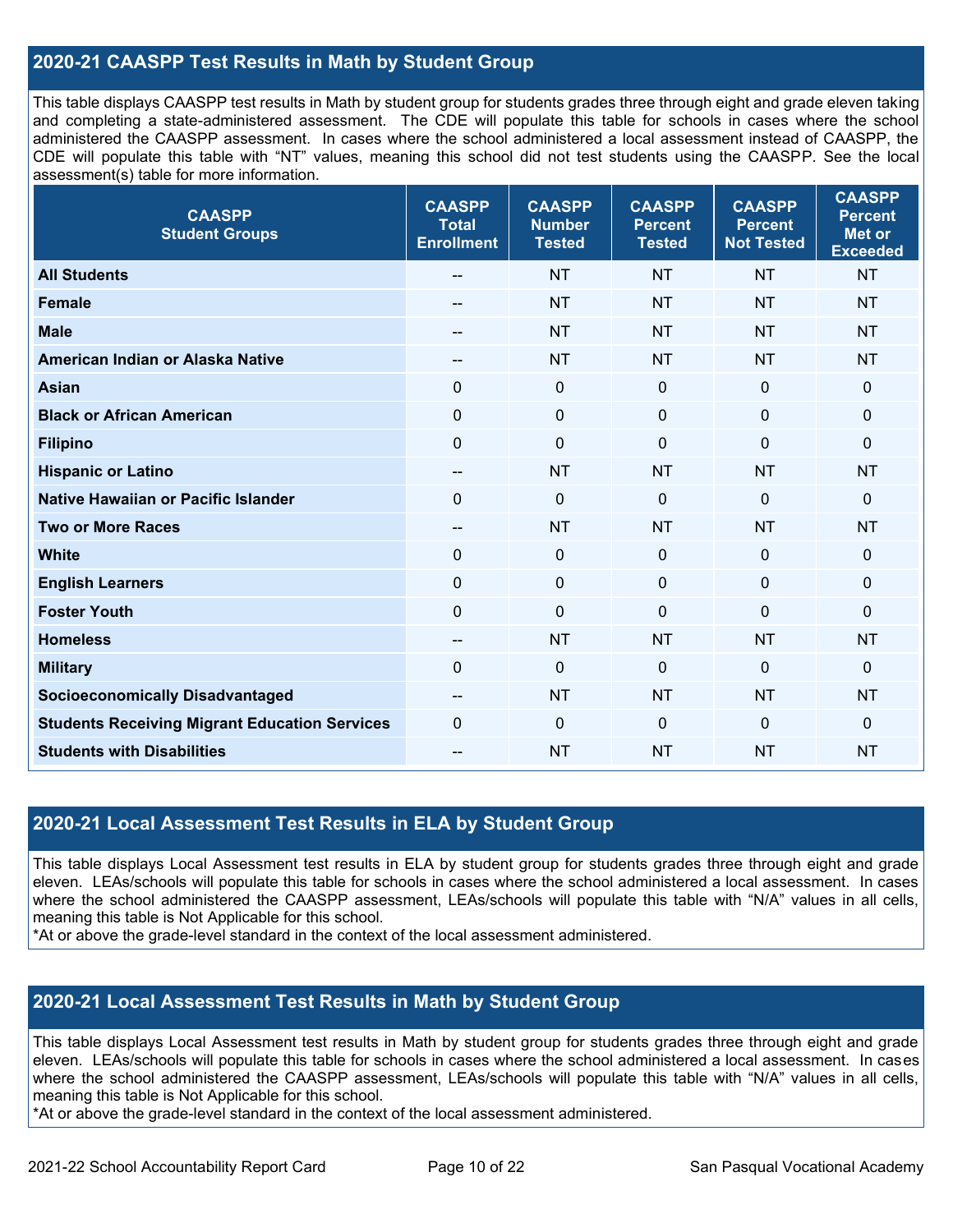#### **CAASPP Test Results in Science for All Students**

This table displays the percentage of all students grades five, eight, and High School meeting or exceeding the State Standard.

The 2019-2020 data cells with N/A values indicate that the 2019-2020 data are not available due to the COVID-19 pandemic and resulting summative testing suspension. The Executive Order N-30-20 was issued which waived the assessment, accountability, and reporting requirements for the 2019-2020 school year.

For any 2020-2021 data cells with N/T values indicate that this school did not test students using the CAASPP Science.

| <b>Subject</b>                                  | <b>School</b> | <b>School</b> | <b>District</b> | District. | <b>State</b> | <b>State</b> |
|-------------------------------------------------|---------------|---------------|-----------------|-----------|--------------|--------------|
|                                                 | 2019-20       | 2020-21       | 2019-20         | 2020-21   | 2019-20      | 2020-21      |
| <b>Science</b><br>(grades 5, 8 and high school) | N/A           | NT            | N/A             | 0.99      | N/A          | 28.72        |

#### **2020-21 CAASPP Test Results in Science by Student Group**

This table displays CAASPP test results in Science by student group for students grades five, eight, and High School. For any data cells with N/T values indicate that this school did not test students using the CAASPP Science.

| <b>Student Group</b>                                 | <b>Total</b><br><b>Enrollment</b> | <b>Number</b><br><b>Tested</b> | <b>Percent</b><br><b>Tested</b> | <b>Percent</b><br><b>Not Tested</b> | <b>Percent</b><br><b>Met or</b><br><b>Exceeded</b> |
|------------------------------------------------------|-----------------------------------|--------------------------------|---------------------------------|-------------------------------------|----------------------------------------------------|
| <b>All Students</b>                                  |                                   | <b>NT</b>                      | <b>NT</b>                       | <b>NT</b>                           | <b>NT</b>                                          |
| <b>Female</b>                                        | --                                | <b>NT</b>                      | <b>NT</b>                       | <b>NT</b>                           | <b>NT</b>                                          |
| <b>Male</b>                                          | --                                | <b>NT</b>                      | <b>NT</b>                       | <b>NT</b>                           | <b>NT</b>                                          |
| American Indian or Alaska Native                     | $\sim$                            | <b>NT</b>                      | <b>NT</b>                       | <b>NT</b>                           | <b>NT</b>                                          |
| <b>Asian</b>                                         | $\Omega$                          | $\pmb{0}$                      | $\mathbf 0$                     | $\overline{0}$                      | $\mathbf 0$                                        |
| <b>Black or African American</b>                     | $\mathbf 0$                       | $\mathbf{0}$                   | $\mathbf 0$                     | $\mathbf 0$                         | $\mathbf 0$                                        |
| <b>Filipino</b>                                      | 0                                 | $\mathbf 0$                    | 0                               | $\Omega$                            | $\mathbf 0$                                        |
| <b>Hispanic or Latino</b>                            | $\Omega$                          | $\mathbf{0}$                   | $\Omega$                        | $\Omega$                            | $\mathbf 0$                                        |
| Native Hawaiian or Pacific Islander                  | $\mathbf 0$                       | $\mathbf 0$                    | $\mathbf{0}$                    | $\mathbf 0$                         | $\mathbf{0}$                                       |
| <b>Two or More Races</b>                             | $-$                               | <b>NT</b>                      | <b>NT</b>                       | <b>NT</b>                           | <b>NT</b>                                          |
| <b>White</b>                                         | 0                                 | $\mathbf 0$                    | $\mathbf 0$                     | 0                                   | $\mathbf 0$                                        |
| <b>English Learners</b>                              | 0                                 | $\mathbf{0}$                   | $\mathbf 0$                     | $\Omega$                            | $\mathbf 0$                                        |
| <b>Foster Youth</b>                                  | $\mathbf 0$                       | $\mathbf 0$                    | $\mathbf 0$                     | $\mathbf 0$                         | $\mathbf 0$                                        |
| <b>Homeless</b>                                      | $\mathbf 0$                       | $\mathbf{0}$                   | $\mathbf 0$                     | $\Omega$                            | $\mathbf 0$                                        |
| <b>Military</b>                                      | 0                                 | $\mathbf 0$                    | $\mathbf{0}$                    | $\Omega$                            | $\mathbf 0$                                        |
| <b>Socioeconomically Disadvantaged</b>               | --                                | <b>NT</b>                      | <b>NT</b>                       | NT                                  | <b>NT</b>                                          |
| <b>Students Receiving Migrant Education Services</b> | $\Omega$                          | 0                              | $\Omega$                        | $\Omega$                            | $\mathbf{0}$                                       |
| <b>Students with Disabilities</b>                    | $\mathbf 0$                       | 0                              | $\mathbf{0}$                    | 0                                   | $\mathbf{0}$                                       |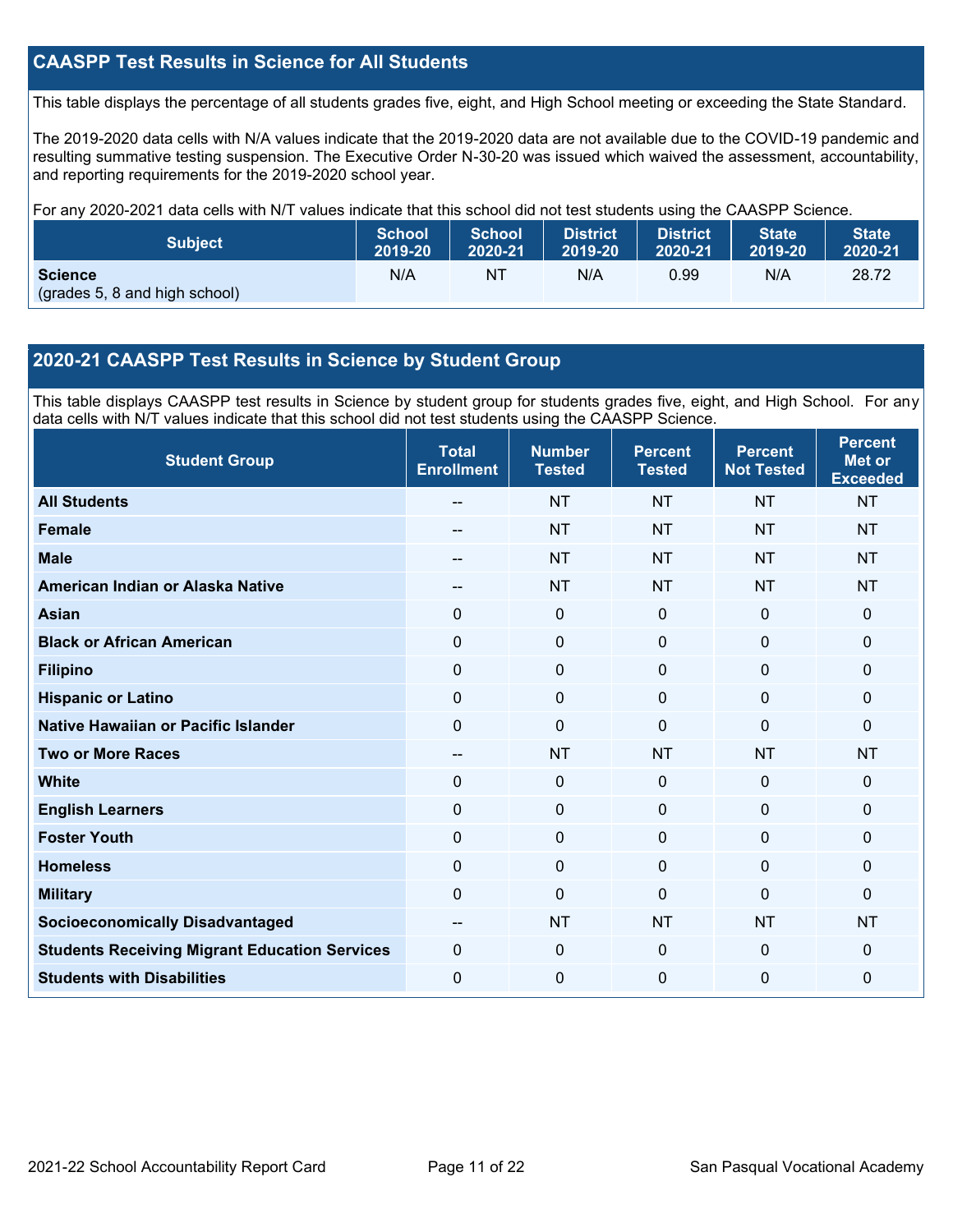## **B. Pupil Outcomes State Priority: Other Pupil Outcomes**

The SARC provides the following information relevant to the State priority: Other Pupil Outcomes (Priority 8): Pupil outcomes in the subject area of physical education.

#### **2020-21 California Physical Fitness Test Results**

Due to the COVID-19 crisis, the Physical Fitness Test was suspended during the 2020-2021 school year and therefore no data are reported and each cell in this table is populated with "N/A."

| <b>Grade Level</b> | <b>Four of Six Fitness Standards</b> | <b>Five of Six Fitness Standards</b> | Percentage of Students Meeting   Percentage of Students Meeting   Percentage of Students Meeting  <br><b>Six of Six Fitness Standards</b> |
|--------------------|--------------------------------------|--------------------------------------|-------------------------------------------------------------------------------------------------------------------------------------------|
| Grade 5            | N/A                                  | N/A                                  | N/A                                                                                                                                       |
| Grade 7            | N/A                                  | N/A                                  | N/A                                                                                                                                       |
| Grade 9            | N/A                                  | N/A                                  | N/A                                                                                                                                       |

## **C. Engagement State Priority: Parental Involvement**

The SARC provides the following information relevant to the State priority: Parental Involvement (Priority 3): Efforts the school district makes to seek parent input in making decisions regarding the school district and at each school site.

#### **2021-22 Opportunities for Parental Involvement**

Parents and the community are supportive of the educational program at San Pasqual Valley Vocational Academy. Parents may participate in the Positive Parenting Training, Title VII Indian Education Committee, and DELAC. Numerous programs and activities are enriched by the generous contributions made by the following organizations:

- American Legion Post 802
- Quechan Tribe
- Arizona Western College
- Paradise Casino
- Imperial Valley College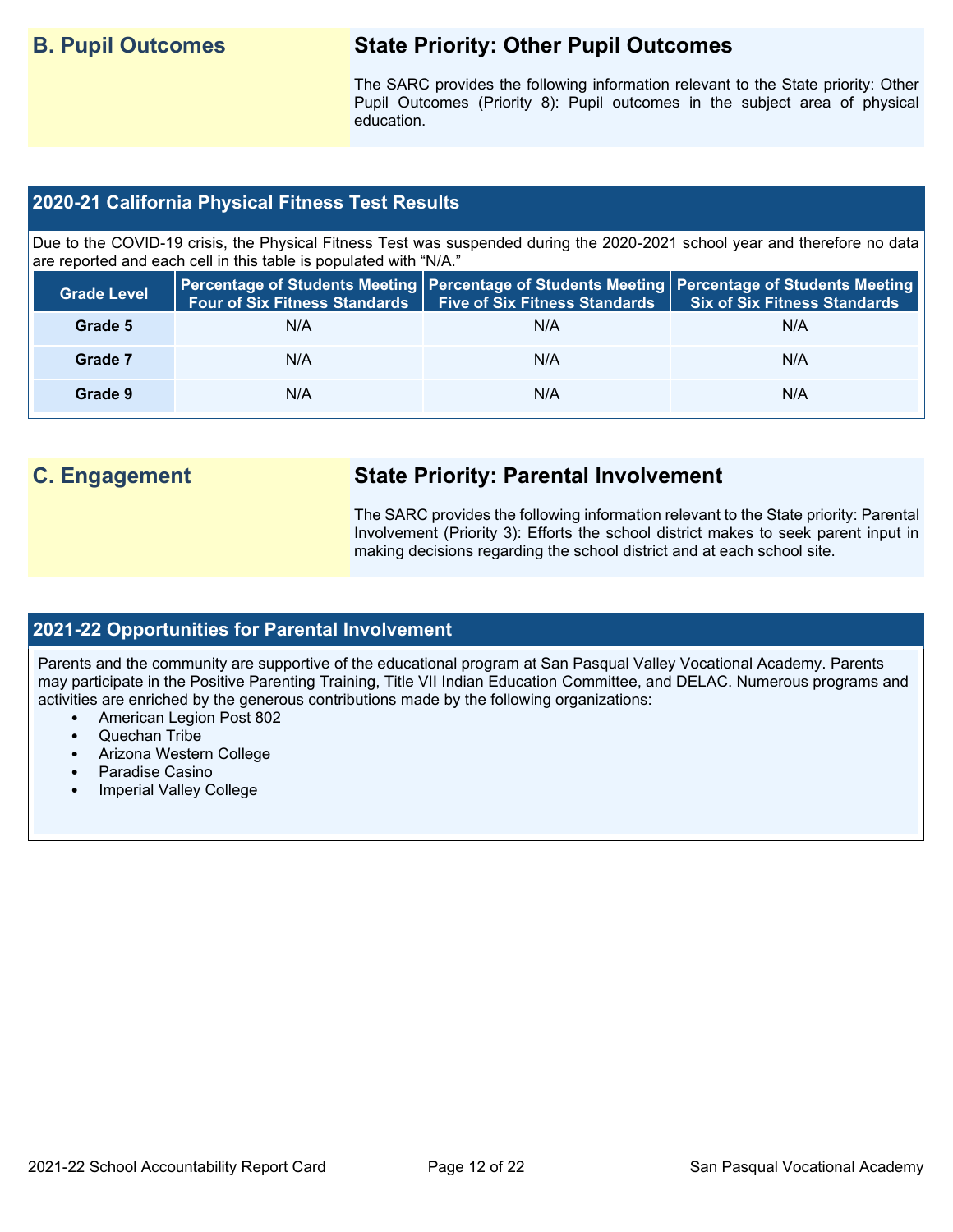## **2020-21 Chronic Absenteeism by Student Group**

| <b>Student Group</b>                                 | <b>Cumulative</b><br><b>Enrollment</b> | <b>Chronic</b><br><b>Absenteeism</b><br><b>Eligible Enrollment</b> | <b>Chronic</b><br><b>Absenteeism</b><br><b>Count</b> | <b>Chronic</b><br><b>Absenteeism</b><br><b>Rate</b> |
|------------------------------------------------------|----------------------------------------|--------------------------------------------------------------------|------------------------------------------------------|-----------------------------------------------------|
| <b>All Students</b>                                  | 10                                     | 9                                                                  | $\overline{0}$                                       | 0.0                                                 |
| <b>Female</b>                                        | 3                                      | 3                                                                  | $\Omega$                                             | 0.0                                                 |
| <b>Male</b>                                          | 7                                      | 6                                                                  | $\mathbf{0}$                                         | 0.0                                                 |
| American Indian or Alaska Native                     | 7                                      | 6                                                                  | $\Omega$                                             | 0.0                                                 |
| <b>Asian</b>                                         | 0                                      | $\mathbf{0}$                                                       | $\mathbf 0$                                          | 0.0                                                 |
| <b>Black or African American</b>                     | $\mathbf{0}$                           | $\mathbf{0}$                                                       | $\mathbf{0}$                                         | 0.0                                                 |
| <b>Filipino</b>                                      | $\mathbf 0$                            | $\Omega$                                                           | $\mathbf 0$                                          | 0.0                                                 |
| <b>Hispanic or Latino</b>                            | $\overline{2}$                         | $\overline{2}$                                                     | $\mathbf 0$                                          | 0.0                                                 |
| <b>Native Hawaiian or Pacific Islander</b>           | $\Omega$                               | $\Omega$                                                           | $\mathbf{0}$                                         | 0.0                                                 |
| <b>Two or More Races</b>                             | 1                                      | 1                                                                  | $\mathbf 0$                                          | 0.0                                                 |
| <b>White</b>                                         | 0                                      | 0                                                                  | $\Omega$                                             | 0.0                                                 |
| <b>English Learners</b>                              | $\Omega$                               | 0                                                                  | $\Omega$                                             | 0.0                                                 |
| <b>Foster Youth</b>                                  | $\Omega$                               | 0                                                                  | $\Omega$                                             | 0.0                                                 |
| <b>Homeless</b>                                      | $\mathbf{0}$                           | $\Omega$                                                           | $\Omega$                                             | 0.0                                                 |
| <b>Socioeconomically Disadvantaged</b>               | 5                                      | 5                                                                  | $\Omega$                                             | 0.0                                                 |
| <b>Students Receiving Migrant Education Services</b> | $\mathbf 0$                            | $\Omega$                                                           | $\Omega$                                             | 0.0                                                 |
| <b>Students with Disabilities</b>                    | 2                                      | $\overline{2}$                                                     | $\Omega$                                             | 0.0                                                 |

## **C. Engagement State Priority: School Climate**

The SARC provides the following information relevant to the State priority: School Climate (Priority 6):

- Pupil suspension rates;
- Pupil expulsion rates; and
- Other local measures on the sense of safety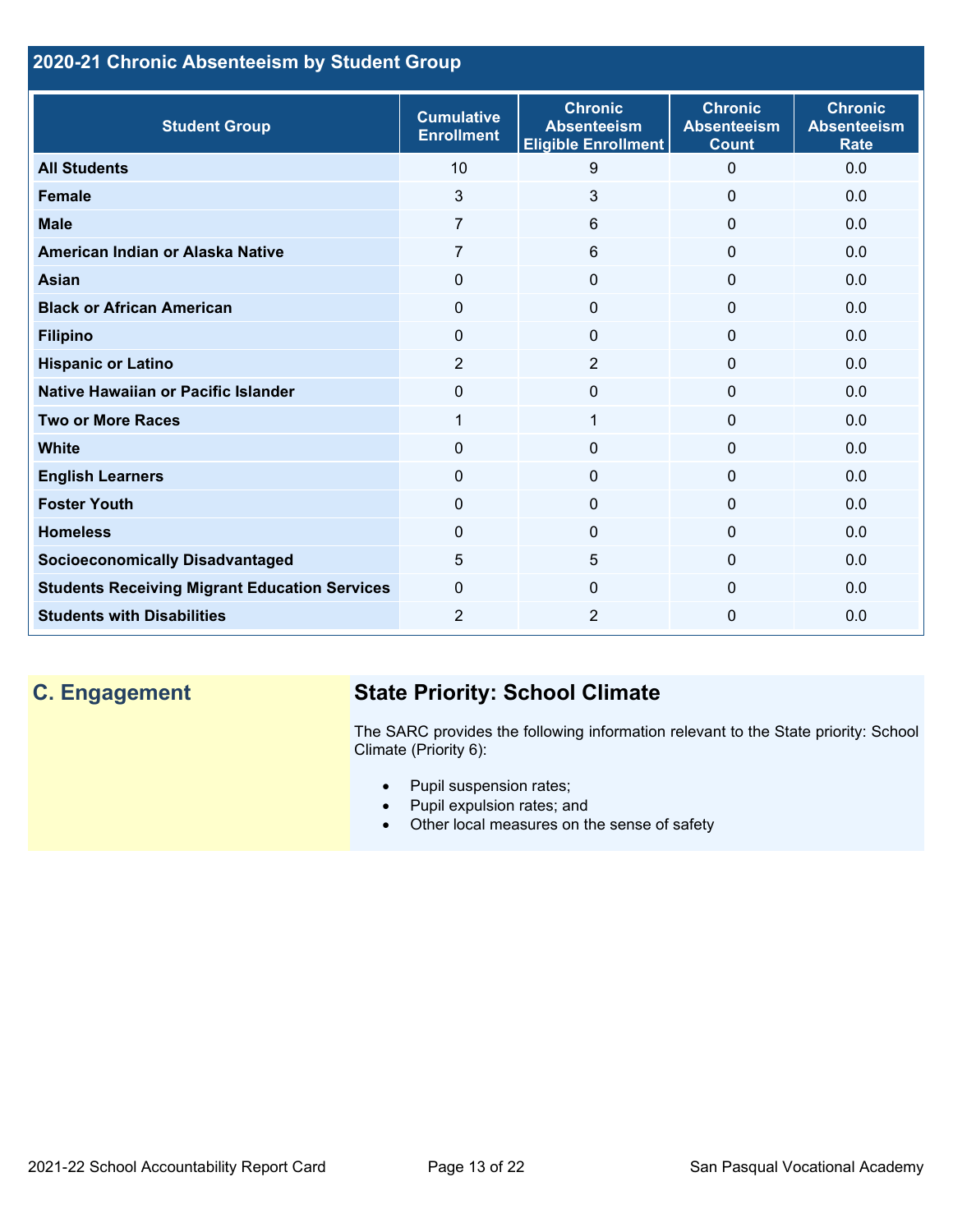#### **Suspensions and Expulsions**

This table displays suspensions and expulsions data collected between July through June, each full school year respectively. Data collected during the 2020-21 school year may not be comparable to earlier years of this collection due to differences in learning mode instruction in response to the COVID-19 pandemic.

| <b>Subject</b>     | <b>School</b><br>2018-19 | <b>School</b><br>2020-21 | <b>District</b><br>2018-19 | <b>District</b><br>2020-21 | <b>State</b><br>2018-19 | <b>State</b><br>2020-21 |
|--------------------|--------------------------|--------------------------|----------------------------|----------------------------|-------------------------|-------------------------|
| <b>Suspensions</b> | $- -$                    | $- -$                    | 25.92                      | 0.00                       | 3.47                    | 0.20                    |
| <b>Expulsions</b>  | --                       | $\sim$ $\sim$            | 0.92                       | 0.00                       | 0.08                    | 0.00                    |

This table displays suspensions and expulsions data collected between July through February, partial school year due to the COVID-19 pandemic. The 2019-2020 suspensions and expulsions rate data are not comparable to other year data because the 2019-2020 school year is a partial school year due to the COVID-19 crisis. As such, it would be inappropriate to make any comparisons in rates of suspensions and expulsions in the 2019-2020 school year compared to other school years.

| <b>Subject</b>     | <b>School</b><br>2019-20 | <b>District</b><br>2019-20 | <b>State</b><br>2019-20 |
|--------------------|--------------------------|----------------------------|-------------------------|
| <b>Suspensions</b> | 23.08                    | 6.32                       | 2.45                    |
| <b>Expulsions</b>  | 0.00                     | 0.00                       | 0.05                    |

#### **2020-21 Suspensions and Expulsions by Student Group**

| <b>Student Group</b>                                 | <b>Suspensions Rate</b> | <b>Expulsions Rate</b> |
|------------------------------------------------------|-------------------------|------------------------|
| <b>All Students</b>                                  | 0.00                    | 0.00                   |
| <b>Female</b>                                        | 0.00                    | 0.00                   |
| <b>Male</b>                                          | 0.00                    | 0.00                   |
| American Indian or Alaska Native                     | 0.00                    | 0.00                   |
| <b>Asian</b>                                         | 0.00                    | 0.00                   |
| <b>Black or African American</b>                     | 0.00                    | 0.00                   |
| <b>Filipino</b>                                      | 0.00                    | 0.00                   |
| <b>Hispanic or Latino</b>                            | 0.00                    | 0.00                   |
| Native Hawaiian or Pacific Islander                  | 0.00                    | 0.00                   |
| <b>Two or More Races</b>                             | 0.00                    | 0.00                   |
| <b>White</b>                                         | 0.00                    | 0.00                   |
| <b>English Learners</b>                              | 0.00                    | 0.00                   |
| <b>Foster Youth</b>                                  | 0.00                    | 0.00                   |
| <b>Homeless</b>                                      | 0.00                    | 0.00                   |
| <b>Socioeconomically Disadvantaged</b>               | 0.00                    | 0.00                   |
| <b>Students Receiving Migrant Education Services</b> | 0.00                    | 0.00                   |
| <b>Students with Disabilities</b>                    | 0.00                    | 0.00                   |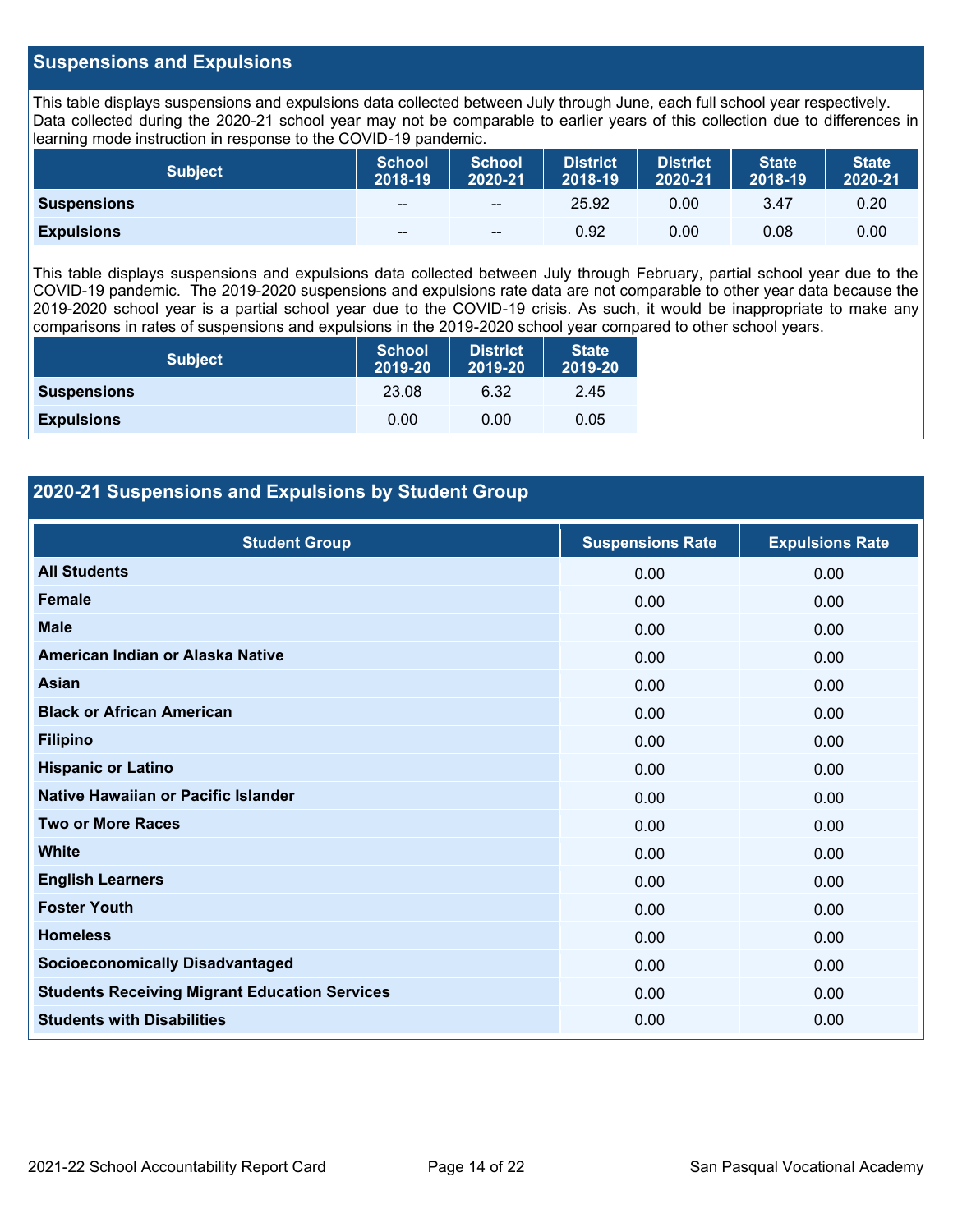#### **2021-22 School Safety Plan**

The safety of students and staff is a primary concern of San Pasqual Valley Vocational Academy. Visitors are required to check-in at the school office upon arrival and required to return to the school office upon departure. During lunch, recess, and before school.

The comprehensive Safe School Plan was developed by the district to comply with Senate Bill 187 (SB 187) of 1997. The plan provides students and staff a means of ensuring a safe and orderly learning environment. Each school includes the following requirements of SB 187 within their safe school plans: current status of school crime; child abuse reporting procedures; disaster procedures, routine and emergency; policies related to suspension and expulsion; notification to teachers; sexual harassment policy; provision of a school-wide dress code; safe ingress and egress of pupils, parents, and school employees; safe and orderly school environment; and school rules and procedures. The school evaluates the plan annually and updates it as needed. Safety procedures, including elements of the Safe School Plan, are reviewed with school and District staff in the fall, at the start of each school year.

A copy of the Middle School Comprehensive School Safety Plan is available on the District's website spvusd.org or by following this link [http://www.spvusd.org/documents/documents/San\\_Pasqual\\_Valley\\_Middle\\_School\\_2020-](http://www.spvusd.org/documents/documents/San_Pasqual_Valley_Middle_School_2020-2021_Comprehensive_Safe_School_Plan.pdf) 2021 Comprehensive Safe School Plan.pdf

The site administration team works daily with the custodial staff to develop cleaning schedules to ensure a clean and safe school.

#### **2018-19 Secondary Average Class Size and Class Size Distribution**

This table displays the 2018-19 average class size and class size distribution. The columns titled "Number of Classes" indicates how many classes fall into each size category (a range of total students per classroom). At the secondary school level, this information is reported by subject area rather than grade level.

| <b>Subject</b>               | Average<br><b>Class</b><br><b>Size</b> | <b>1-22 Students</b> | Number of Classes with   Number of Classes with  <br>23-32 Students | <b>Number of Classes with</b><br>33+ Students |
|------------------------------|----------------------------------------|----------------------|---------------------------------------------------------------------|-----------------------------------------------|
| <b>English Language Arts</b> | 2                                      | 3                    |                                                                     |                                               |
| <b>Mathematics</b>           |                                        | 3                    |                                                                     |                                               |
| <b>Science</b>               |                                        | 3                    |                                                                     |                                               |
| <b>Social Science</b>        |                                        |                      |                                                                     |                                               |

#### **2019-20 Secondary Average Class Size and Class Size Distribution**

This table displays the 2019-20 average class size and class size distribution. The columns titled "Number of Classes" indicates how many classes fall into each size category (a range of total students per classroom). At the secondary school level, this information is reported by subject area rather than grade level.

| <b>Subject</b>               | <b>Average</b><br><b>Class</b><br><b>Size</b> | 1-22 Students | Number of Classes with   Number of Classes with  <br>23-32 Students | Number of Classes with<br>33+ Students |
|------------------------------|-----------------------------------------------|---------------|---------------------------------------------------------------------|----------------------------------------|
| <b>English Language Arts</b> | 2                                             | 4             |                                                                     |                                        |
| <b>Mathematics</b>           | 2                                             | 4             |                                                                     |                                        |
| <b>Science</b>               | 2                                             | 3             |                                                                     |                                        |
| <b>Social Science</b>        | 2                                             |               |                                                                     |                                        |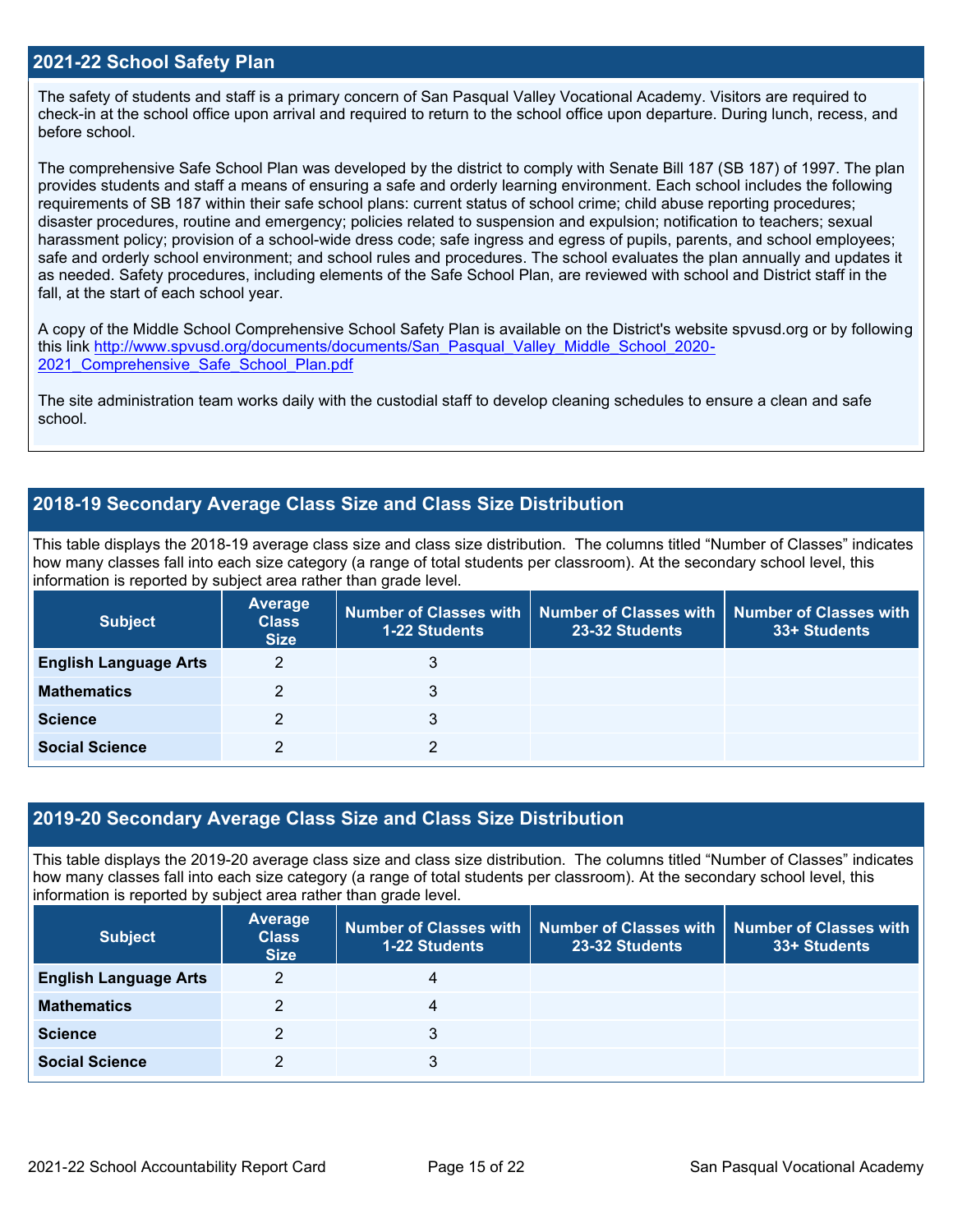#### **2020-21 Secondary Average Class Size and Class Size Distribution**

This table displays the 2020-21 average class size and class size distribution. The columns titled "Number of Classes" indicates how many classes fall into each size category (a range of total students per classroom). At the secondary school level, this information is reported by subject area rather than grade level.

| <b>Subject</b>               | <b>Average</b><br><b>Class</b><br><b>Size</b> | 1-22 Students | Number of Classes with Number of Classes with<br>23-32 Students | <b>Number of Classes with</b><br>33+ Students |
|------------------------------|-----------------------------------------------|---------------|-----------------------------------------------------------------|-----------------------------------------------|
| <b>English Language Arts</b> | 3                                             |               |                                                                 |                                               |
| <b>Mathematics</b>           | 4                                             | 3             |                                                                 |                                               |
| <b>Science</b>               | 3                                             |               |                                                                 |                                               |
| <b>Social Science</b>        | 3                                             |               |                                                                 |                                               |

#### **2020-21 Ratio of Pupils to Academic Counselor**

This table displays the ratio of pupils to Academic Counselor. One full time equivalent (FTE) equals one staff member working full time; one FTE could also represent two staff members who each work 50 percent of full time.

| <b>Title</b>                        | <b>Ratio</b> |
|-------------------------------------|--------------|
| <b>Pupils to Academic Counselor</b> | 20           |

### **2020-21 Student Support Services Staff**

This table displays the number of FTE support staff assigned to this school. One full time equivalent (FTE) equals one staff member working full time; one FTE could also represent two staff members who each work 50 percent of full time.

| <b>Title</b>                                                         | <b>Number of FTE Assigned to School</b> |
|----------------------------------------------------------------------|-----------------------------------------|
| <b>Counselor (Academic, Social/Behavioral or Career Development)</b> | 0.3                                     |
| Library Media Teacher (Librarian)                                    | 0                                       |
| Library Media Services Staff (Paraprofessional)                      | 0                                       |
| <b>Psychologist</b>                                                  | 0                                       |
| <b>Social Worker</b>                                                 | 0                                       |
| <b>Speech/Language/Hearing Specialist</b>                            | 0                                       |
| <b>Resource Specialist (non-teaching)</b>                            | 0                                       |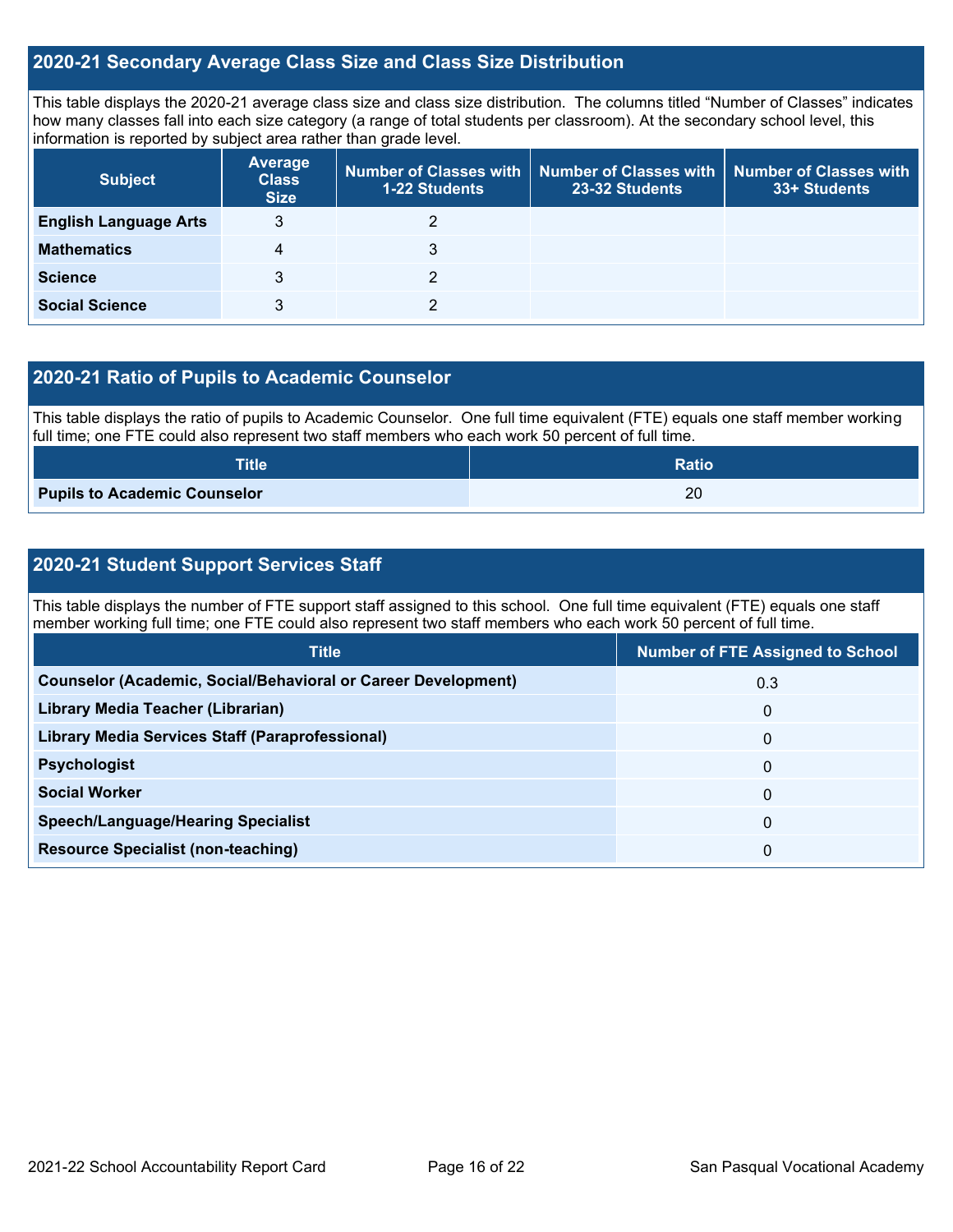#### **2019-20 Expenditures Per Pupil and School Site Teacher Salaries**

This table displays the 2019-20 expenditures per pupil and average teach salary for this school. Cells with N/A values do not require data.

| <b>Level</b>                                         | <b>Total</b><br><b>Expenditures</b><br><b>Per Pupil</b> | <b>Expenditures</b><br><b>Per Pupil</b><br>(Restricted) | <b>Expenditures</b><br><b>Per Pupil</b><br>(Unrestricted) | <b>Average</b><br><b>Teacher</b><br><b>Salary</b> |
|------------------------------------------------------|---------------------------------------------------------|---------------------------------------------------------|-----------------------------------------------------------|---------------------------------------------------|
| <b>School Site</b>                                   | \$21,637                                                | \$1,807                                                 | \$19,830                                                  | \$58,467                                          |
| <b>District</b>                                      | N/A                                                     | N/A                                                     | \$7.537                                                   | \$81,287                                          |
| <b>Percent Difference - School Site and District</b> | N/A                                                     | N/A                                                     | 89.8                                                      | $-32.7$                                           |
| <b>State</b>                                         |                                                         |                                                         | \$8,444                                                   | \$71,544                                          |
| <b>Percent Difference - School Site and State</b>    | N/A                                                     | N/A                                                     | 80.5                                                      | $-20.1$                                           |

### **2020-21 Types of Services Funded**

Based on 2020-21 audited financial statements, San Pasqual Valley Unified School District spent an average of \$17,004 of unrestricted monies to educate each student. The expenditures per pupil table provides a comparison of a school's per pupil funding from unrestricted sources with other schools in the district and throughout the state.

In addition to general fund state funding, San Pasqual Valley Unified School District receives state and federal categorical funding for special programs. During the 2020-21 school year, the district received federal and state aid for the following categorical, special education, and support programs:

- Title I
- Title II Teacher Quality
- Title III LEP
- Title VI REAP
- Title VII Indian Education
- American Indian Early Childhood Education (AIECE)
- Special Education
- Migrant Education
- ASES
- Impact Aid
- Lottery
- Carl Perkins
- CARES/ESSER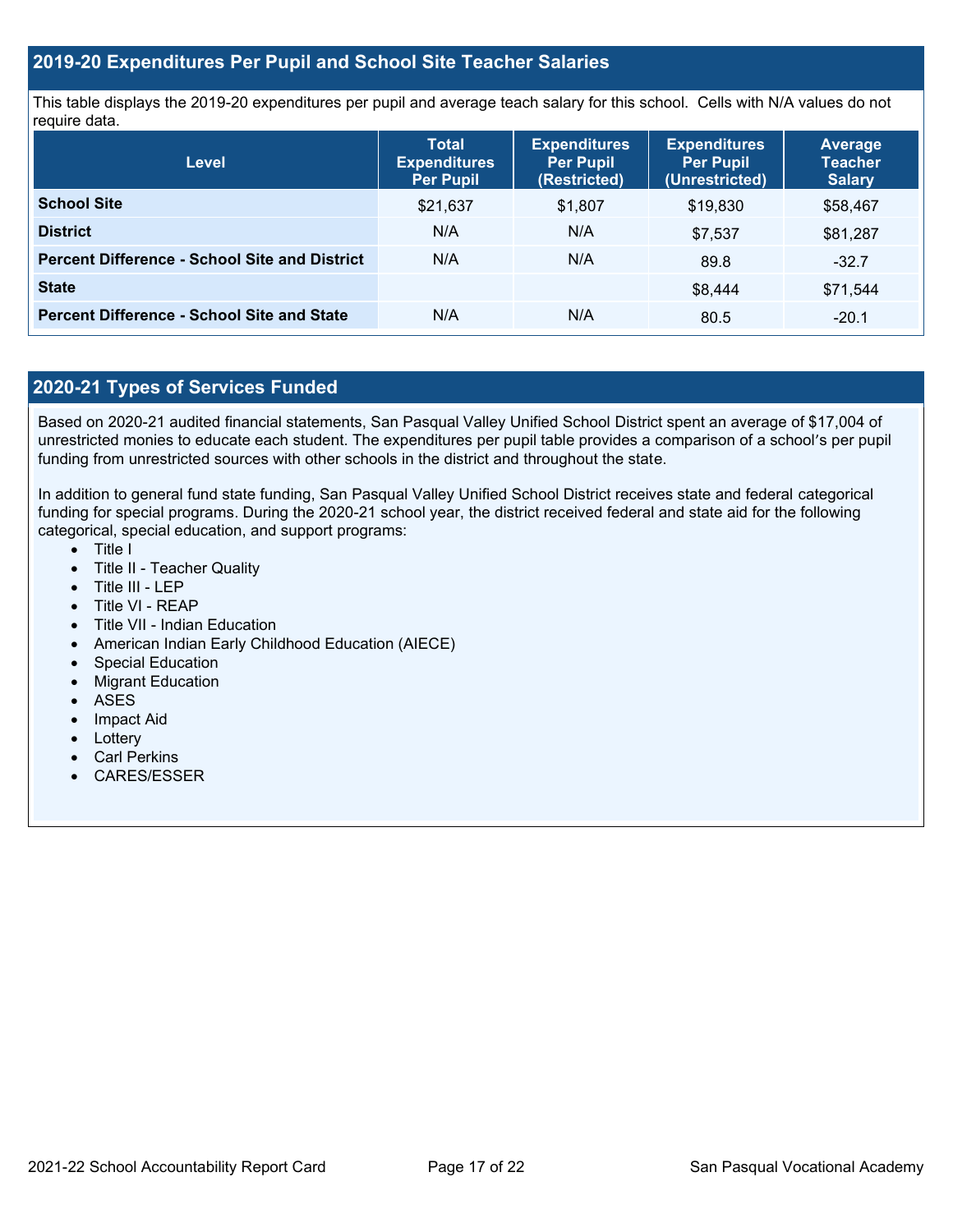#### **2019-20 Teacher and Administrative Salaries**

This table displays the 2019-20 Teacher and Administrative salaries. For detailed information on salaries, see the CDE Certification Salaries & Benefits web page at [http://www.cde.ca.gov/ds/fd/cs/.](http://www.cde.ca.gov/ds/fd/cs/)

| Category                                             | <b>District</b><br><b>Amount</b> | <b>State Average</b><br>for Districts<br>in Same Category |
|------------------------------------------------------|----------------------------------|-----------------------------------------------------------|
| <b>Beginning Teacher Salary</b>                      | \$49,798                         | \$45,813                                                  |
| <b>Mid-Range Teacher Salary</b>                      | \$73,433                         | \$70,720                                                  |
| <b>Highest Teacher Salary</b>                        | \$94,991                         | \$93,973                                                  |
| <b>Average Principal Salary (Elementary)</b>         | \$110,268                        | \$111,613                                                 |
| <b>Average Principal Salary (Middle)</b>             | \$112,925                        | \$119,477                                                 |
| <b>Average Principal Salary (High)</b>               | \$112,925                        | \$120,270                                                 |
| <b>Superintendent Salary</b>                         | \$171,093                        | \$150,704                                                 |
| <b>Percent of Budget for Teacher Salaries</b>        | 29%                              | 29%                                                       |
| <b>Percent of Budget for Administrative Salaries</b> | 5%                               | 6%                                                        |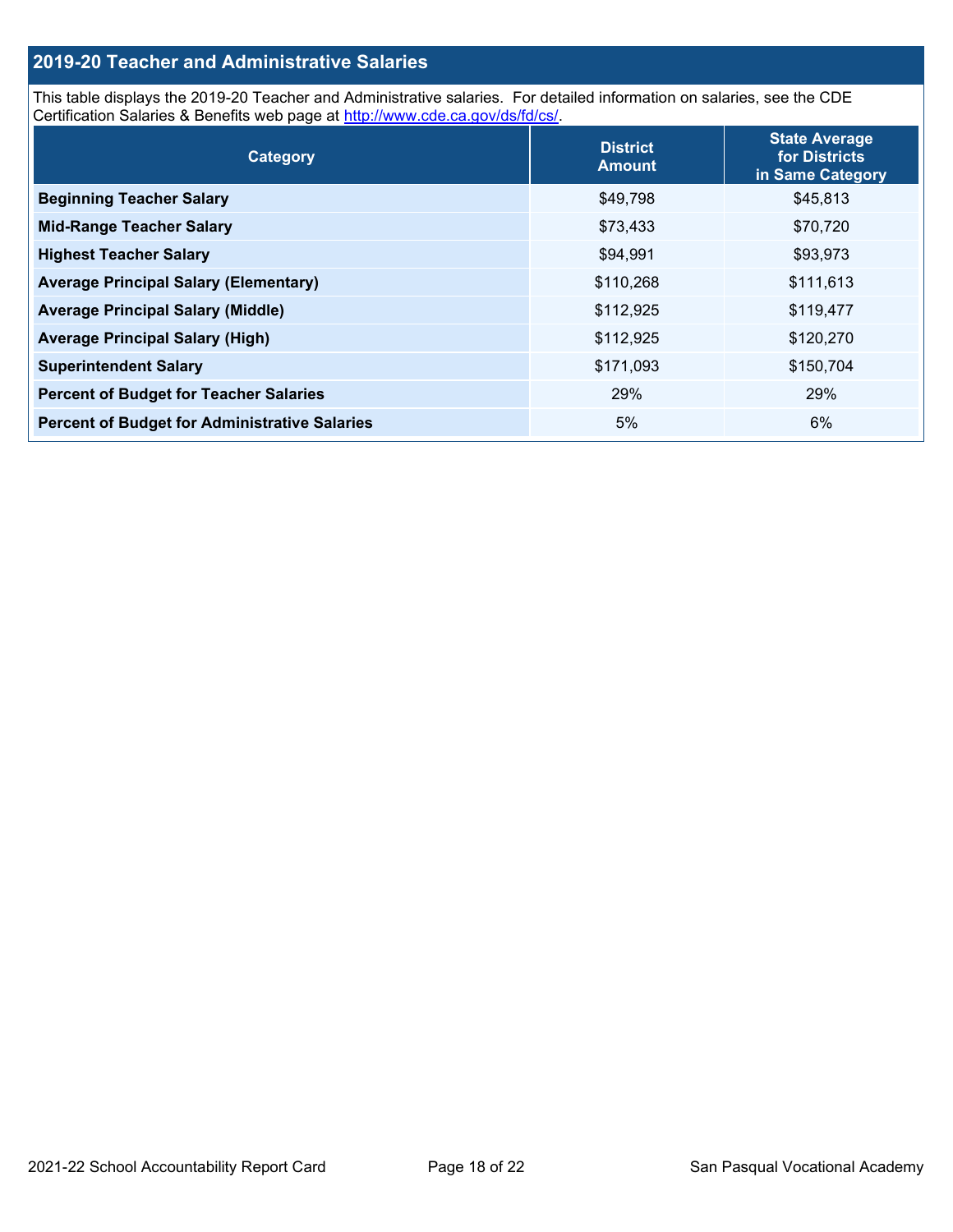#### **Professional Development**

A constructive evaluation process promotes quality instruction and is a fundamental element in a sound educational program. Evaluations and formal observations are designed to encourage common goals and to comply with the state's evaluation criteria and district policies. First-year teachers are evaluated twice a year; teachers in their second through fifth years are evaluated annually, and teachers who have been in the district six or more years are evaluated at least once every other year. Evaluations are conducted by the principal, who has been trained and certified for competency to perform teacher evaluations. Evaluation criteria include:

- Engaging and Supporting All Students in Learning
- Understanding and Organizing Subject Matter for Student Learning
- Assessing Student Learning
- Creating and Maintaining Effective Environments for Student Learning
- Planning Instruction and Designing Learning Experiences for All Students
- Developing as a Professional Educator

The district schedules staff development days at the beginning of the year and mid-year. Additional opportunities for professional development were made available to support instructional programs in accordance with school plans.

San Pasqual Valley Unified School District offers support to new teachers through the Beginning Teacher Support and Assistance (BTSA) program. The program is designed to improve the education provided to all students by increasing teacher effectiveness.

The middle school staff has received project-based learning, as well as training related to curriculum, standards alignment, and the CAASPP system. Teachers and staff have received training on the Amplify Science Curricu, A.L.I.C.E., Interim Assessment Blocks, and Project Voice.

During the 20.21 school year, the middle school staff received professional development on the following topics:

• Capturing Kids Hearts – Virtual Traction

Our focus will be to develop focused plans, which empower staff and students to build and maintain connected relationships. How Do We Use Data Effectively and Routinely? Staff had the opportunity to articulate their current philosophy about assessment and its use, take inventory of current assessment practices both academic and behavioral, evaluate their assessments, and how they impact student outcomes. Social and Emotional Learning for Adults - staff were provided strategies to help manage stress and develop habits of self-care to keep emotionally strong through distance learning and beyond. App Smash – staff were given fresh ideas on how to combine various technology tools to meet the needs of ALL STUDENTS during synchronous instruction. Google Classroom – staff learned about the various features of Google Classroom from basic settings to creating rubrics.

This table displays the number of school days dedicated to staff development and continuous improvement.

| <b>Subject</b>                                                                  |         |         | 2019-20   2020-21   2021-22 |
|---------------------------------------------------------------------------------|---------|---------|-----------------------------|
| Number of school days dedicated to Staff Development and Continuous Improvement | $2 - 5$ | $2 - 5$ |                             |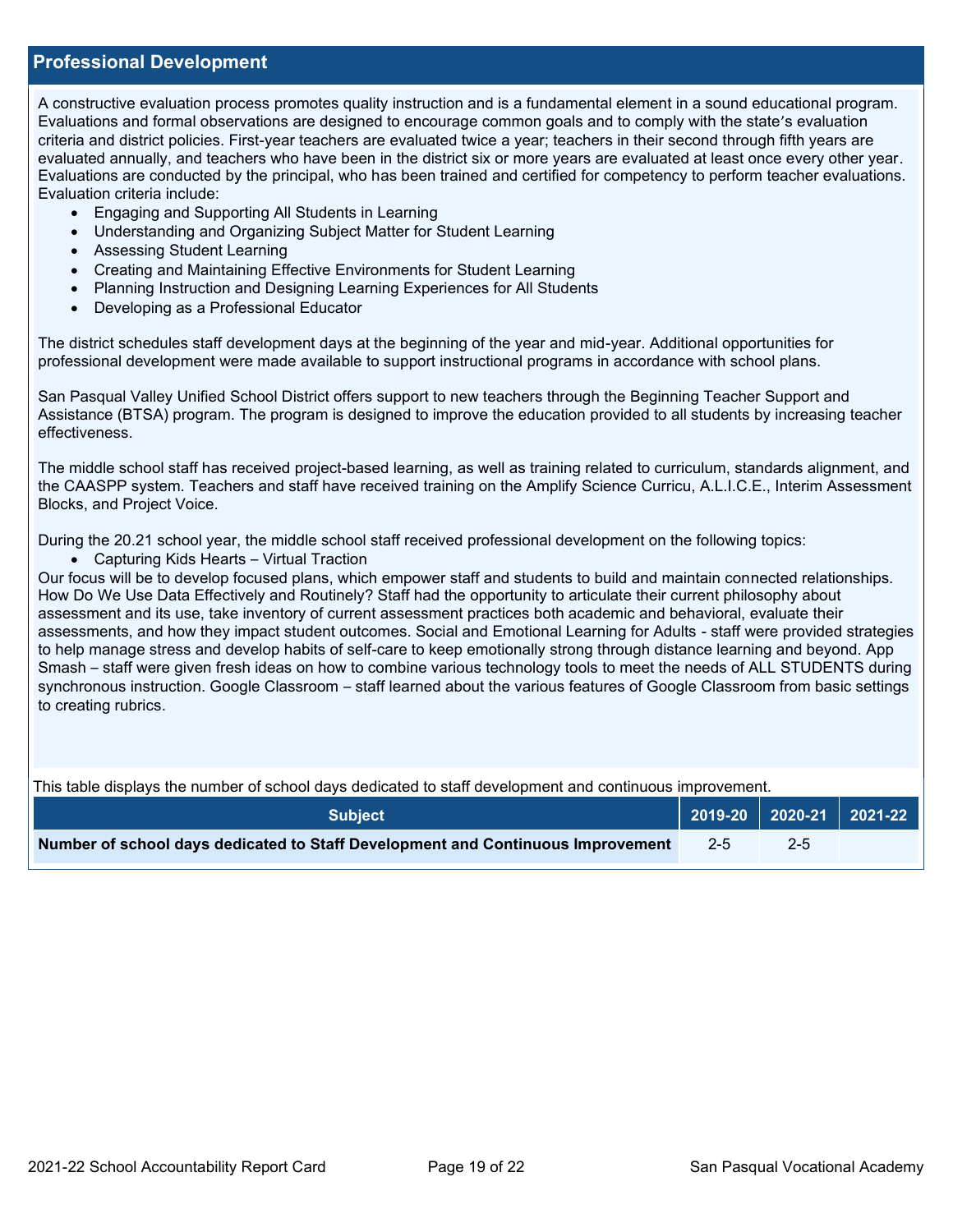# **San Pasqual Valley Unified School District 2020-21 Local Accountability Report Card (LARC) Addendum**

## **Local Accountability Report Card (LARC) Addendum**

**2020-21 Local Accountability Report Card (LARC) Addendum Overview**



On July 14, 2021, the California State Board of Education (SBE) determined that the California Department of Education (CDE) will use the SARC as the mechanism to conduct a one-time data collection of the LEA-level aggregate test results of all school's local assessments administered during the 2020–2021 school year in order to meet the federal Every Students Succeeds Act (ESSA) reporting requirement for the Local Educational Agency Accountability Report Cards (LARCs).

Each local educational agency (LEA) is responsible for preparing and posting their annual LARC in accordance with the federal ESSA. As a courtesy, the CDE prepares and posts the LARCs on behalf of all LEAs.

Only for the 2020–2021 school year and the 2020–2021 LARCs, LEAs are required to report their aggregate local assessments test results at the LEA-level to the CDE by populating the tables below via the SARC. These data will be used to meet the LEAs' federal requirement for their LARCs. Note that it is the responsibility of the school and LEA to ensure that all student privacy and suppression rules are in place when reporting data in Tables 3 and 4 in the Addendum, as applicable.

The tables below are not part of the SBE approved 2020–2021 SARC template but rather are the mechanism by which these required data will be collected from LEAs.

For purposes of the LARC and the following tables, an LEA is defined as a school district, a county office of education, or a direct funded charter school.

| <b>2021-22 District Contact Information</b> |                                            |  |  |  |
|---------------------------------------------|--------------------------------------------|--|--|--|
| <b>District Name</b>                        | San Pasqual Valley Unified School District |  |  |  |
| <b>Phone Number</b>                         | (760) 572-0222                             |  |  |  |
| Superintendent                              | Rauna Fox                                  |  |  |  |
| <b>Email Address</b>                        | rfox@spvusd.org                            |  |  |  |
| <b>District Website Address</b>             | www.spvusd.org                             |  |  |  |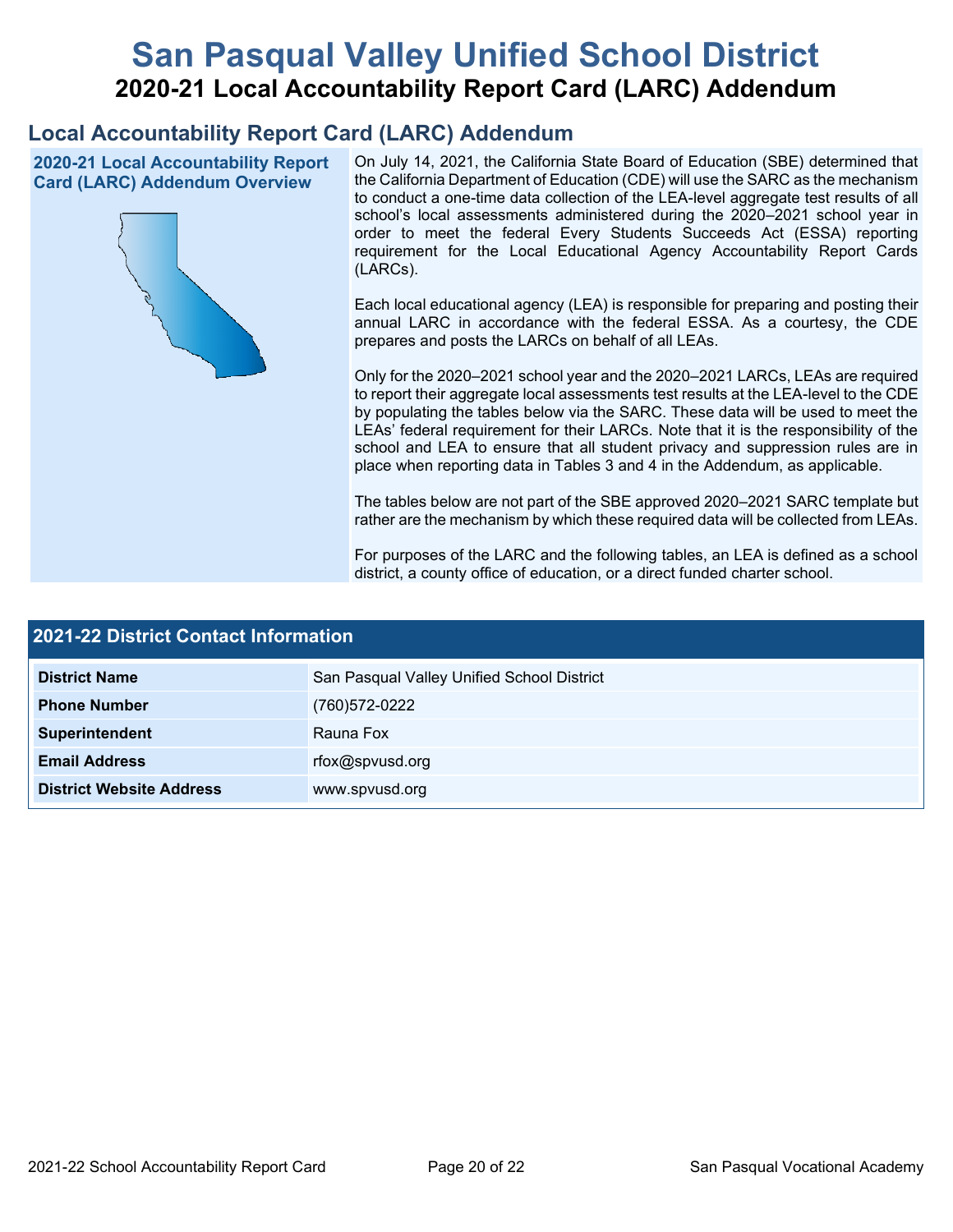### **2020-21 CAASPP Test Results in ELA by Student Group**

This table displays CAASPP test results in ELA by student group for students grades three through eight and grade eleven taking and completing a state-administered assessment. The CDE will populate this table for schools in cases where the school administered the CAASPP assessment. In cases where the school administered a local assessment instead of CAASPP, the CDE will populate this table with "NT" values, meaning this school did not test students using the CAASPP. See the local assessment(s) table for more information.

| <b>CAASPP</b><br><b>Total</b><br><b>Enrollment</b> | <b>CAASPP</b><br><b>Number</b><br><b>Tested</b> | <b>CAASPP</b><br><b>Percent</b><br><b>Tested</b> | <b>CAASPP</b><br><b>Percent</b><br><b>Not Tested</b> | <b>CAASPP</b><br><b>Percent</b><br>Met or<br><b>Exceeded</b> |
|----------------------------------------------------|-------------------------------------------------|--------------------------------------------------|------------------------------------------------------|--------------------------------------------------------------|
| 357                                                | 274                                             | 76.75                                            | 23.25                                                | 15.99                                                        |
| 187                                                | 140                                             | 74.87                                            | 25.13                                                | 18.71                                                        |
| 170                                                | 134                                             | 78.82                                            | 21.18                                                | 13.08                                                        |
| 185                                                | 148                                             | 80.00                                            | 20.00                                                | 12.50                                                        |
| $\mathbf 0$                                        | $\pmb{0}$                                       | $\mathbf 0$                                      | $\Omega$                                             | 0                                                            |
| --                                                 | $\overline{\phantom{m}}$                        | --                                               | $\overline{\phantom{a}}$                             | --                                                           |
| $\Omega$                                           | $\mathbf 0$                                     | $\Omega$                                         | $\overline{0}$                                       | 0                                                            |
| 145                                                | 111                                             | 76.55                                            | 23.45                                                | 20.91                                                        |
| $\mathbf 0$                                        | $\pmb{0}$                                       | 0                                                | $\overline{0}$                                       | 0                                                            |
| 13                                                 | 5                                               | 38.46                                            | 61.54                                                | --                                                           |
| $\qquad \qquad -$                                  | $\overline{\phantom{m}}$                        |                                                  | --                                                   | --                                                           |
| 80                                                 | 60                                              | 75.00                                            | 25.00                                                | 6.78                                                         |
| --                                                 | $\overline{\phantom{a}}$                        |                                                  | --                                                   | --                                                           |
| 18                                                 | 8                                               | 44.44                                            | 55.56                                                | --                                                           |
| $\mathbf 0$                                        | $\mathbf 0$                                     | $\mathbf 0$                                      | $\mathbf 0$                                          | $\mathbf 0$                                                  |
| 239                                                | 191                                             | 79.92                                            | 20.08                                                | 13.37                                                        |
| 12                                                 | 11                                              | 91.67                                            | 8.33                                                 | 30.00                                                        |
| 74                                                 | 56                                              | 75.68                                            | 24.32                                                | 3.70                                                         |
|                                                    |                                                 |                                                  |                                                      |                                                              |